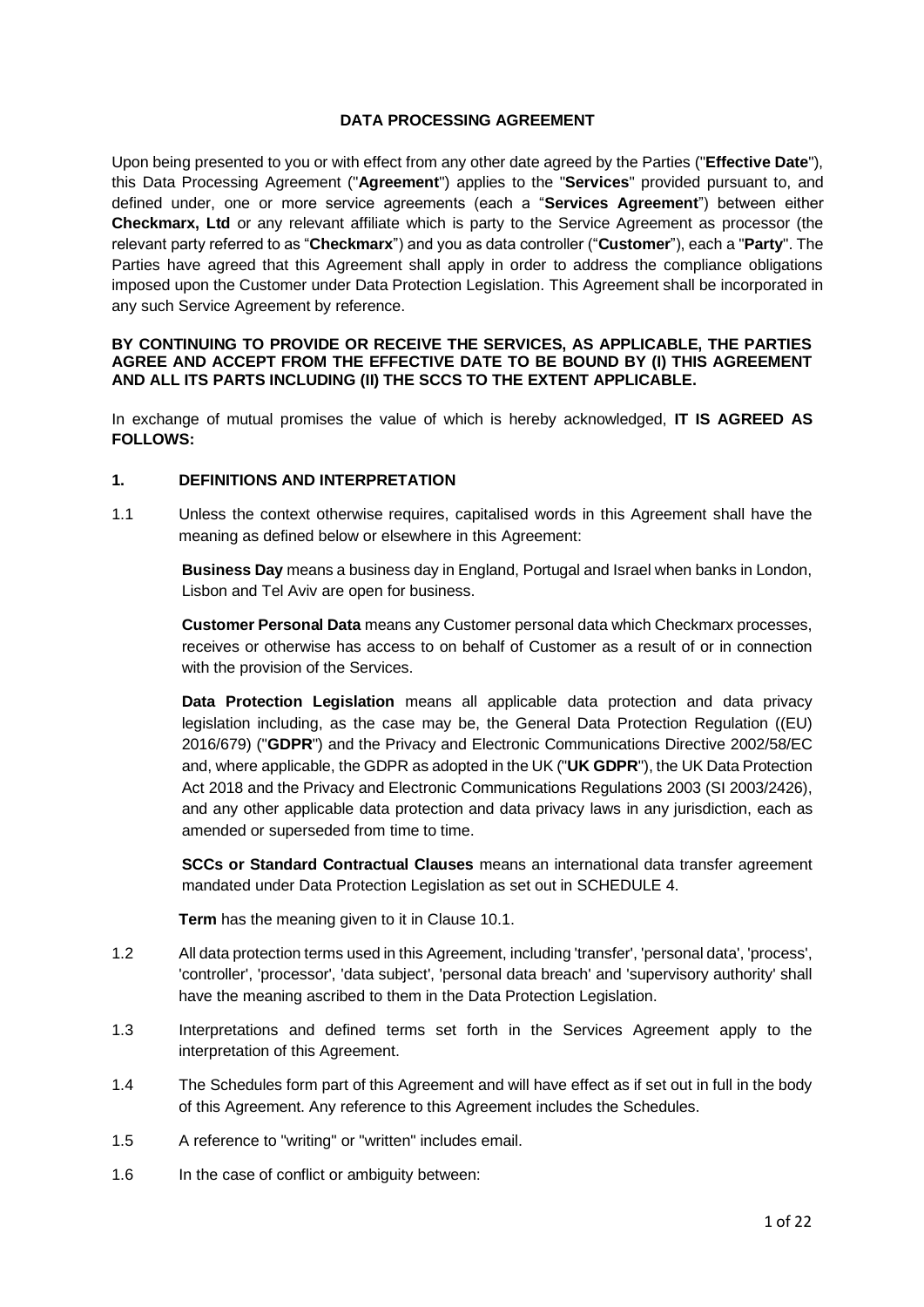- 1.6.1 any of the provisions of this Agreement and the provisions of the Services Agreement, the provisions of this Agreement shall prevail; and
- 1.6.2 any of the provisions of this Agreement and the applicable SCCs, the provisions of the applicable SCCs will prevail.

# **2. PERSONAL DATA AND PROCESSING PURPOSES**

- 2.1 Each Party shall comply with its respective obligations under the Data Protection Legislation in relation to all Customer Personal Data.
- 2.2 The Parties agree and acknowledge that the processing operations relating to Customer Personal Data to be carried out in the performance of this Agreement conform to the description set out in SCHEDULE 1 to this Agreement.
- 2.3 With respect to the Parties' respective rights and obligations under this Agreement, if at any time Checkmarx processes Customer Personal Data then the Parties agree that Customer is the controller and that Checkmarx is the processor.
- 2.4 The Customer retains control of the Customer Personal Data and remains responsible for its compliance obligations under applicable Data Protection Legislation, including providing any required notices and obtaining any required consents, and for the processing instructions it gives to Checkmarx. The Customer's instructions shall comply with the Data Protection Legislation.
- 2.5 The Customer shall have sole responsibility for the accuracy, quality and legality of Customer Personal Data provided to Checkmarx.
- 2.6 Checkmarx shall only process Customer Personal Data:
	- 2.6.1 as needed to provide the Services;
	- 2.6.2 in accordance with the documented instructions that it has received from Customer by way of this Agreement or otherwise, including with regard to any transfers of personal data to third countries or international organisations; and
	- 2.6.3 as needed to comply with applicable law (in which case, Checkmarx shall provide prior notice to the Customer of such legal requirement, unless that law prohibits such disclosure on important grounds of public interest).

# **3. SECURITY AND PERSONNEL**

- 3.1 Checkmarx shall ensure that persons authorised to process Customer Personal Data have committed themselves to confidentiality or are under an appropriate statutory obligation of confidentiality.
- 3.2 Checkmarx shall ensure the security of the Customer Personal Data that it processes in accordance with the requirements of Data Protection Legislation, in particular:
	- 3.2.1 taking into account the state of the art, the costs of implementation and the nature, scope, context and purposes of processing as well as the risk of varying likelihood and severity for the rights and freedoms of natural persons, Checkmarx shall implement appropriate technical and organisational measures to ensure a level of security appropriate to the risk, including inter alia as appropriate:
		- (i) the pseudonymisation and encryption of Customer Personal Data;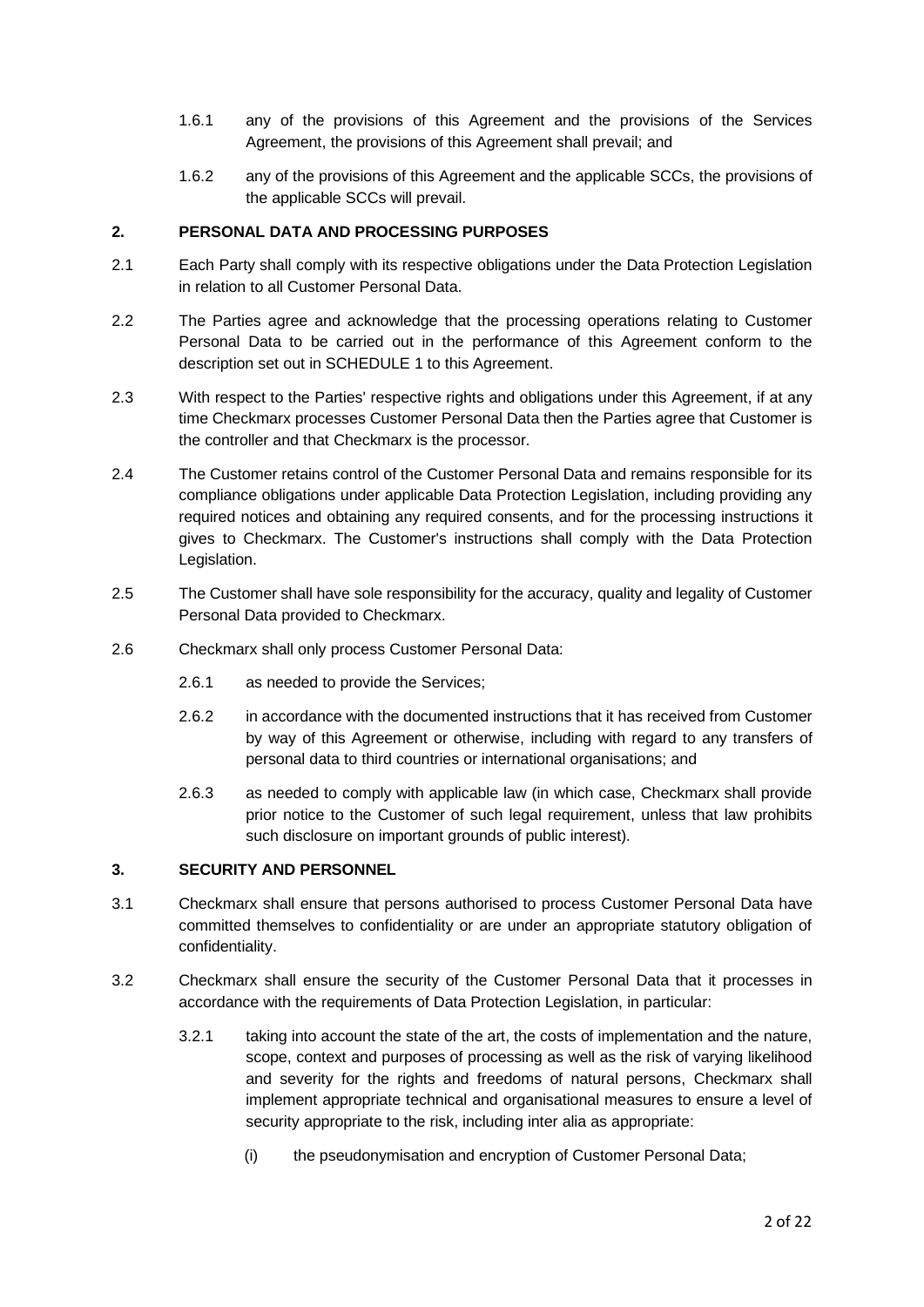- (ii) the ability to ensure the ongoing confidentiality, integrity, availability and resilience of processing;
- (iii) the ability to restore the availability and access to Customer Personal Data in a timely manner in the event of a physical or technical incident;
- (iv) a process for regularly testing, assessing and evaluating the effectiveness of technical and organisational measures for ensuring the security of the processing; and
- 3.2.2 in assessing the appropriate level of security account shall be taken in particular of the risks that are presented by processing, in particular from accidental or unlawful destruction, loss, alteration, unauthorised disclosure of, or access to Customer Personal Data transmitted, stored or otherwise processed.

# **4. CHECKMARX ASSISTANCE RELATING TO ANY CUSTOMER PERSONAL DATA**

- 4.1 Checkmarx shall provide reasonable assistance to the Customer by appropriate technical and organisational measures, insofar as this is possible, for the fulfilment of the Customer's obligation to respond to requests for exercising the data subject's rights in respect of Customer Personal Data.
- 4.2 Checkmarx shall notify the Customer within four (4) Business Days if it receives a request from a data subject to exercise any of their rights in respect of their Customer Personal Data under Data Protection Legislation.
- 4.3 Checkmarx shall provide reasonable assistance to the Customer, taking into account the nature of processing and the information available to Checkmarx, to ensure the Customer's compliance with its obligations in respect of the security of processing of Customer Personal Data, conducting data protection impact assessments and prior consultations with supervisory authorities.
- 4.4 Checkmarx shall immediately inform the Customer if, in its opinion, an instruction infringes the Data Protection Legislation.

# **5. PERSONAL DATA BREACHES**

- <span id="page-2-0"></span>5.1 Checkmarx shall without undue delay notify the Customer if it becomes aware of a personal data breach relating to any Customer Personal Data and shall provide reasonable assistance to the Customer in responding thereto and any notification requirements which arise as a result thereof.
- 5.2 Checkmarx will cover all reasonable expenses associated with the performance of its obligations set out in Clause [5.15](#page-2-0).1 unless the personal data breach arose from the Customer's specific instructions, negligence, wilful default or breach of this Agreement or Data Protection Legislation in which case (without prejudice to Checkmarx's other rights and remedies hereunder) the Customer will cover all expenses associated therewith.

# **6. SUB-PROCESSORS**

- 6.1 Customer hereby grants to Checkmarx a general written authorisation for Checkmarx to use sub-processors for the provision of the Services, provided that Checkmarx shall ensure that:
	- 6.1.1 it engages such sub-processors by written agreement and the terms of each written agreement must be consistent with the material terms of this Agreement, as if the sub-processor were Checkmarx. However, Checkmarx may accept non-negotiable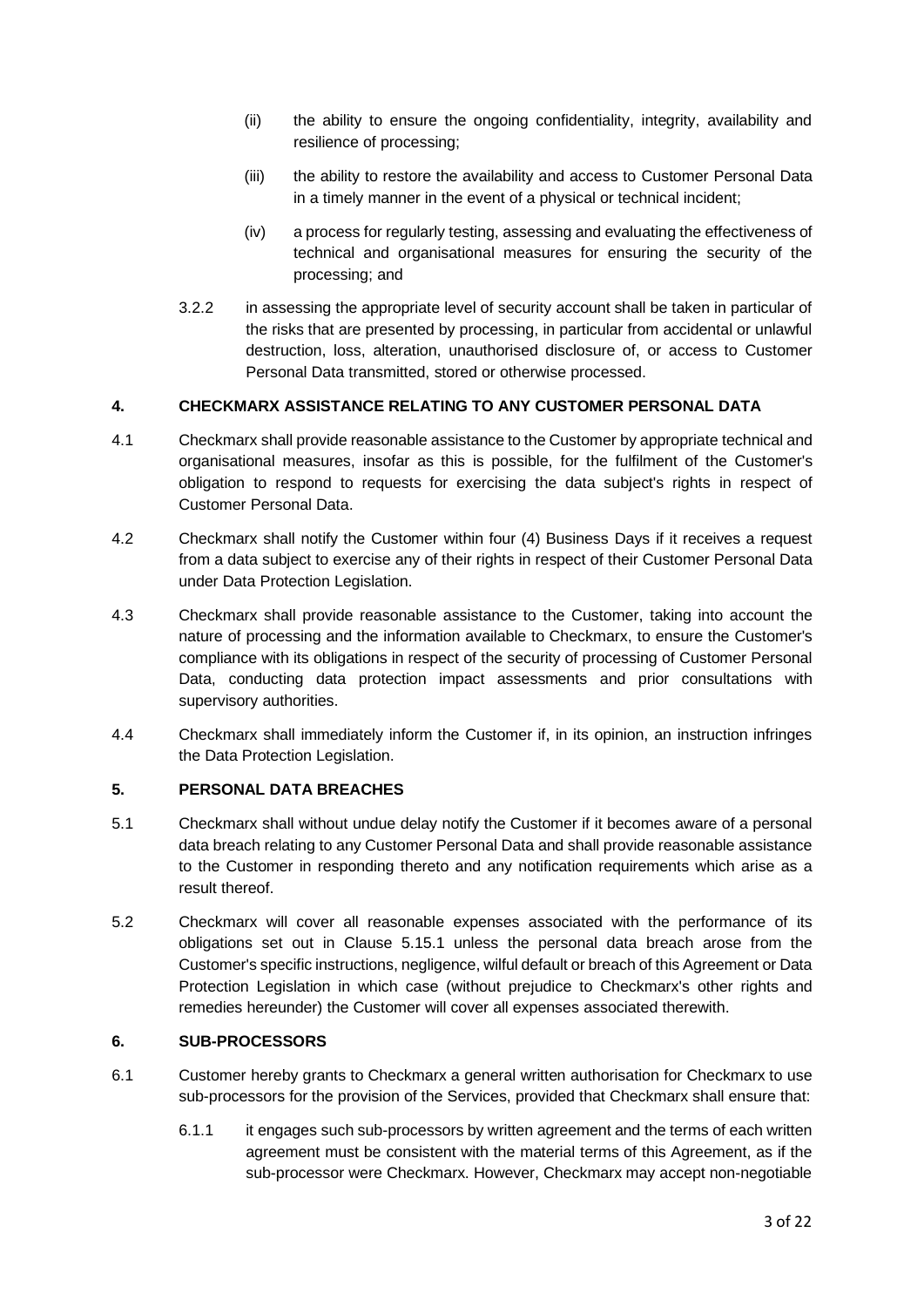terms where having used its best endeavours it failed to impose the material terms of this Agreement;

- 6.1.2 where the sub-processor fails to fulfil its data protection obligations under such written agreement, Checkmarx remains fully liable to the Customer for the subprocessor's performance of such obligations;
- 6.1.3 it has carried out reasonable due diligence to satisfy itself of the sub-processor's suitability and sufficient organisational and technical measures in place to guarantee the protection of Customer Personal Data against unauthorised or unlawful processing; and
- 6.1.4 it will notify the Customer of any intended changes concerning the addition or replacement of a sub-processor thereby giving the Customer the opportunity to object to the addition or replacement within fourteen (14) days of the notification.
- 6.2 Those sub-processors approved as at the commencement of this Agreement are as set out in SCHEDULE 3.

# **7. CROSS-BORDER TRANSFERS OF PERSONAL DATA**

- 7.1 By entering into this Agreement, Customer as 'data exporter' and Checkmarx as 'data importer' accept and agree to be bound by the SCCs in respect of any data transfer of Customer Personal Data to the extent this is necessary in order to comply with Data Protection Legislation.
- 7.2 Subject to Checkmarx's compliance with clause 6, the Customer hereby consents to the data transfers of Customer Personal Data to each sub-processor of Checkmarx provided that:
	- 7.2.1 the sub-processor is located in a country which benefits from a finding of adequacy recognised under Data Protection Legislation; or
	- 7.2.2 where 7.2.1 does not apply, Checkmarx either complies with its obligations under the SCCs in relation to appointing a further processor, or, as the case may be, implements with the sub-processor a data transfer mechanism recognised under Data Protection Legislation. Customer authorises Checkmarx to enter into SCCs on its behalf wherein the Customer shall be regarded as the "data exporter" and the sub-processor as the "data importer". Subject to confidentiality, Checkmarx will make the executed transfer mechanism available to the Customer on request. Checkmarx will provide reasonable assistance to Customer in carrying out a transfer impact assessment.
- 7.3 Checkmarx shall review the legality of any request for disclosure of Customer Personal Data by a public authority and use reasonable endeavours to challenge the request if, after careful assessment, it concludes that there are reasonable grounds to consider that the request is unlawful. Unless otherwise required by law, Checkmarx shall suspend any disclosure of Customer Personal Data to the public authority pending a decision on the merits of the challenge by a competent judicial authority.
- 7.4 Checkmarx will keep informed about developments in its country of residence and notify the Customer without delay upon becoming aware of any new laws, changes to law or practice, and significant changes in leadership in government bodies that will likely give rise to a risk of surveillance that is not legitimate, strictly necessary and proportionate.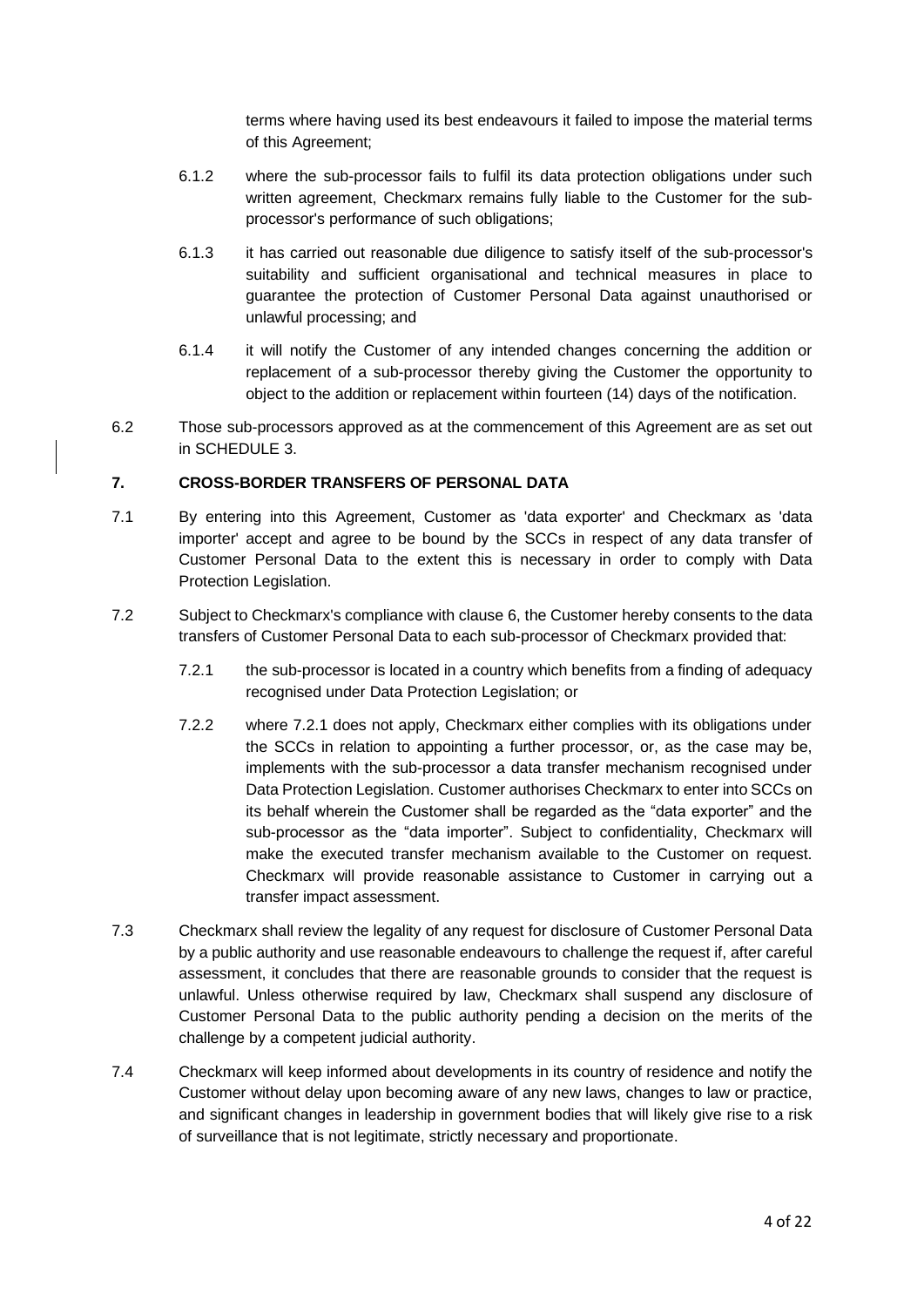7.5 Checkmarx may at any time replace the SCCs by notice to Customer with immediate effect with such SCCs that are required under Data Protection Legislation.

# **8. RECORDS AND AUDITS**

- 8.1 Checkmarx shall maintain all records required by Article 30(2) of the UK GDPR, and (to the extent they are applicable to Checkmarx's activities for Customer) Checkmarx shall make them available to Customer upon written request. The records relating to any Customer Personal Data shall contain the following information:
	- 8.1.1 the name and contact details of the Customer and, where applicable, the joint controller, the Customer's representative and the data protection officer;
	- 8.1.2 the categories of processing carried out on behalf of the Customer;
	- 8.1.3 where applicable, transfers of personal data to a third country or an international organisation, including the identification of that third country or international organisation, including where applicable, the documentation of any suitable safeguards required by the GDPR Article 49(1)(second sub-paragraph);
	- 8.1.4 where possible, a general description of the technical and organisational security measures.
- 8.2 In relation to its processing of Customer Personal Data Checkmarx shall during the Term provide the Customer with information reasonably necessary to demonstrate compliance with Data Protection Legislation, and shall allow for and contribute to audits, including inspections, concerning Customer Personal Data conducted by the Customer or another auditor mandated by the Customer as agreed by the Parties from time to time provided that:
	- 8.2.1 The Customer gives at least thirty (30) days' prior written notice to conduct such audit or inspection;
	- 8.2.2 the auditor is subject to binding obligations of confidentiality; and
	- 8.2.3 the audit or inspection is undertaken so as to cause minimal disruption to Checkmarx's business and other customers.
- 8.3 Upon the Customer's written request, Checkmarx shall delete or return all Customer Personal Data to the Customer following the end of the Term, and shall delete all existing copies unless applicable law requires storage of Customer Personal Data, subject to clause 2.6.3.

# **9. CUSTOMER WARRANTY**

- 9.1 The Customer warrants that it:
	- 9.1.1 shall comply with all requirements and obligations of a controller under Data Protection Legislation:
	- 9.1.2 shall have sole responsibility for the accuracy, quality and legality of Customer Personal Data; and
	- 9.1.3 is entitled to disclose the Customer Personal Data to Checkmarx so that Checkmarx may process the Customer Personal Data in accordance with the Agreement on Customer's behalf.
- 9.2 The Customer shall at all times both during and after the Term fully indemnify and hold Checkmarx harmless from any claim, loss or damage awarded against, or incurred or paid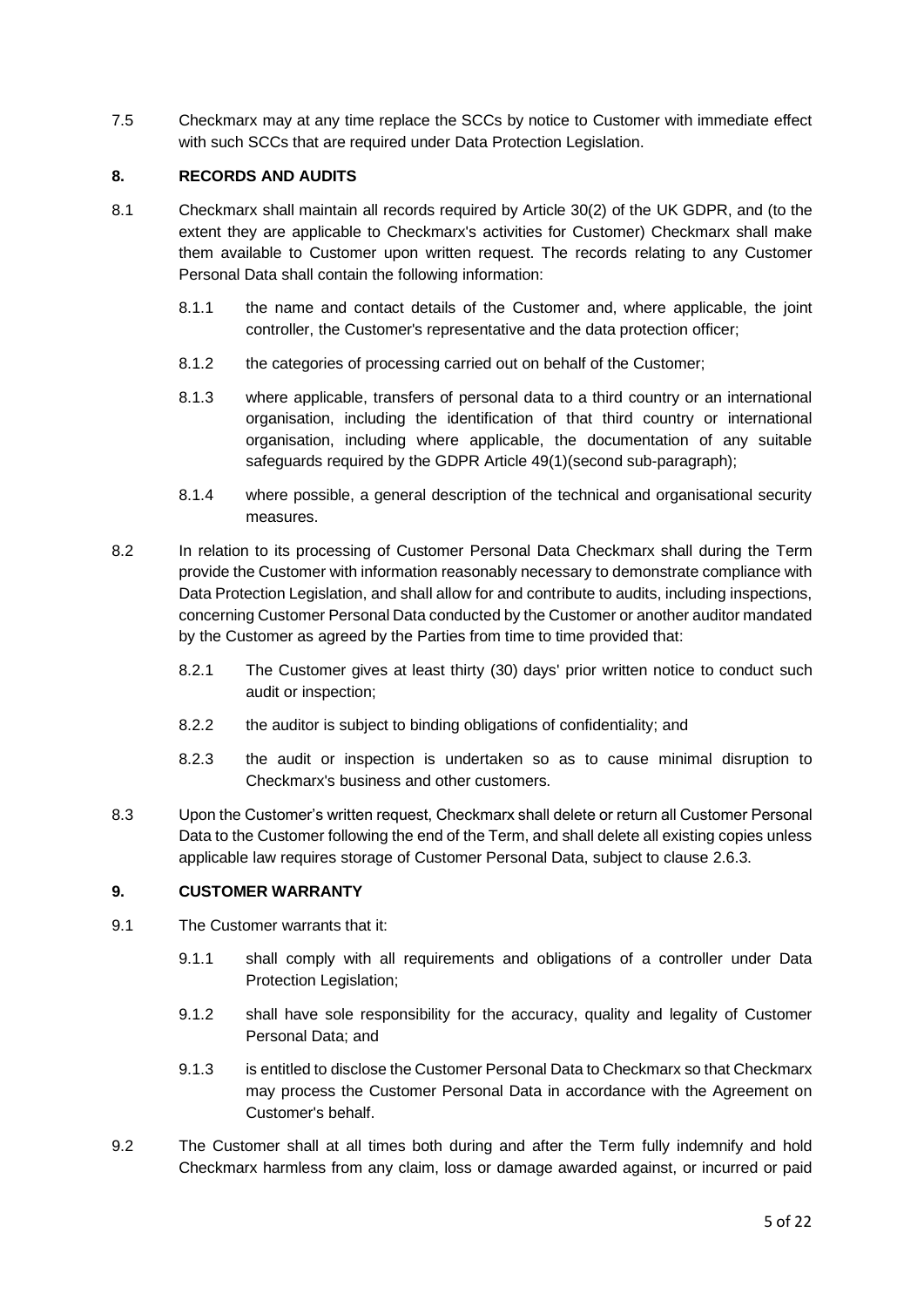by, Checkmarx as a result of or in connection with any actual or alleged breach by or on behalf of the Customer of any of the warranties set out in Clause 9.1.

# **10. TERM AND TERMINATION**

- 10.1 This Agreement shall commence on the Effective Date.
- 10.2 This Agreement will remain in full force and effect until the earlier of the following dates (subject to Clause 10.3):
	- 10.2.1 the termination of the Services Agreement; or
	- 10.2.2 Checkmarx ceases to retain any Customer Personal Data related to the Services Agreement in its possession or control.
- 10.3 Any provision of this Agreement that expressly or by implication comes into or continues in force on or after termination of the Services Agreement in order to protect Customer Personal Data will remain in full force and effect.
- 10.4 If a change in any Data Protection Legislation prevents either Party from fulfilling all or part of its Services Agreement obligations, the Parties will suspend the processing of Customer Personal Data until that processing complies with the new requirements. If the Parties are unable to bring the Customer Personal Data processing into compliance with the Data Protection Legislation within sixty (60) days, either Party may terminate the Services Agreement on written notice to the other Party. Notwithstanding anything to the contrary in the Services Agreement, if the Services Agreement is terminated pursuant to this clause, all amounts that would have otherwise become due and payable after the effective date of such termination shall become due and payable on the effective date of such termination of the Services Agreement. Furthermore, Customer shall not be entitled to a refund of any amounts already paid under the Services Agreement.

# **11. SEVERANCE**

If any provision or part-provision of this Agreement is or becomes invalid, illegal or unenforceable it shall be deemed deleted but that shall not affect the validity and enforceability of the rest of this Agreement.

#### **12. NOTICE**

- 12.1 Any notice or other communication given to a Party under or in connection with this Agreement must be in writing and delivered to:
	- 12.1.1 for the Customer:

Attention: Address: As set forth at the head of the Agreement

#### 12.1.2 for Checkmarx:

Attention: Chief Financial Officer Address: As set forth at the head of the Agreement With copy to [cxlegal@checkmarx.com](mailto:cxlegal@checkmarx.com)

12.2 Clause 12.1 does not apply to the service of any proceedings or other documents in any legal action or, where applicable, any arbitration or other method of dispute resolution.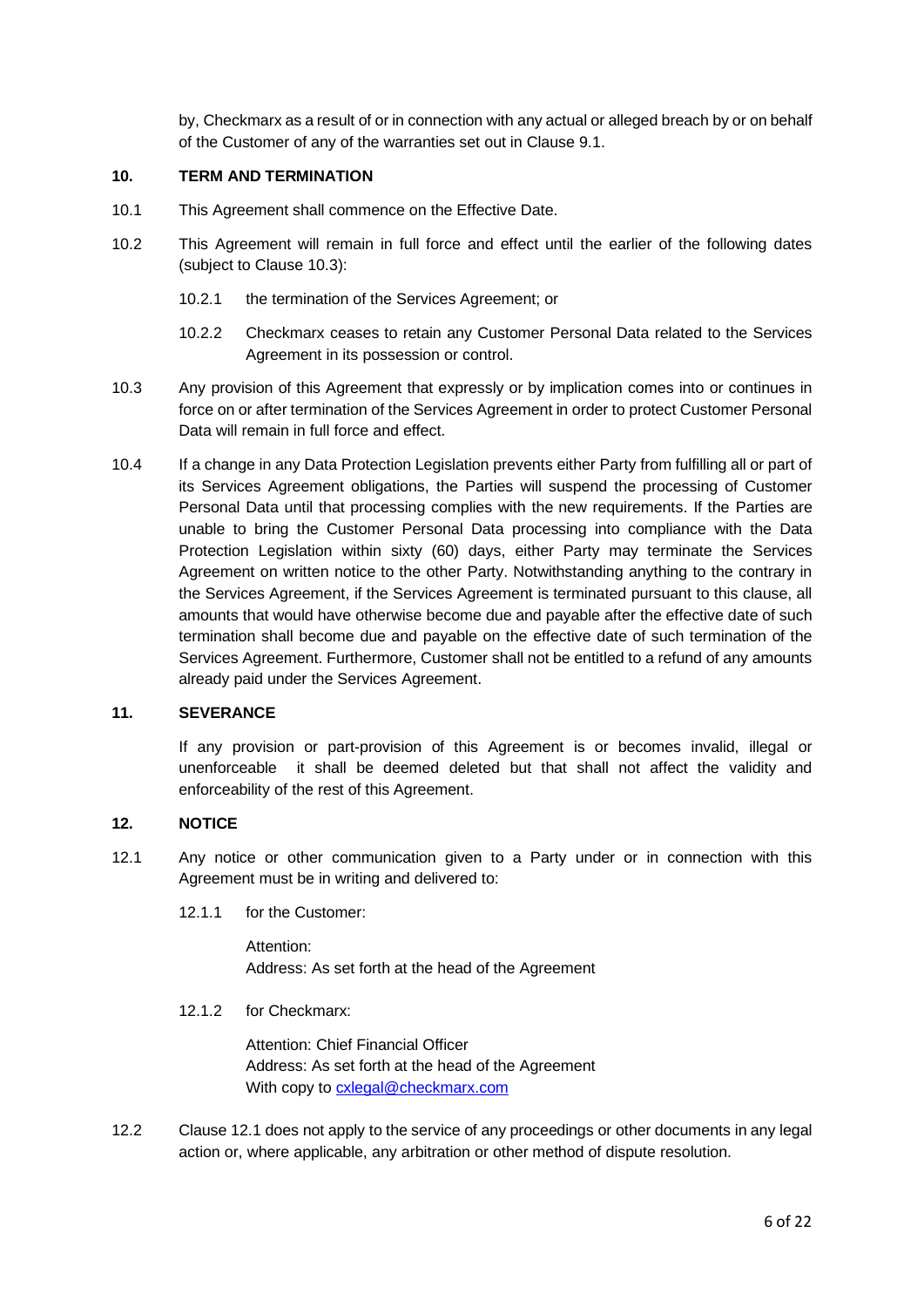# **13. LIMITATION OF LIABILITY**

Each Party's and all of its affiliates' liability, taken together in the aggregate, arising out of or related to this Agreement, whether in contract, tort or under any other theory of liability, is subject to the 'Limitation of Liability' section of the Services Agreement, and any reference in such section to the liability of a Party means the aggregate liability of that party and all of its affiliates under the Services Agreement and this Agreement together.

# **14. GOVERNING LAW**

<span id="page-6-0"></span>This Agreement is governed by English law. Both parties submit to the exclusive jurisdiction of the English courts in relation to any dispute concerning this Agreement.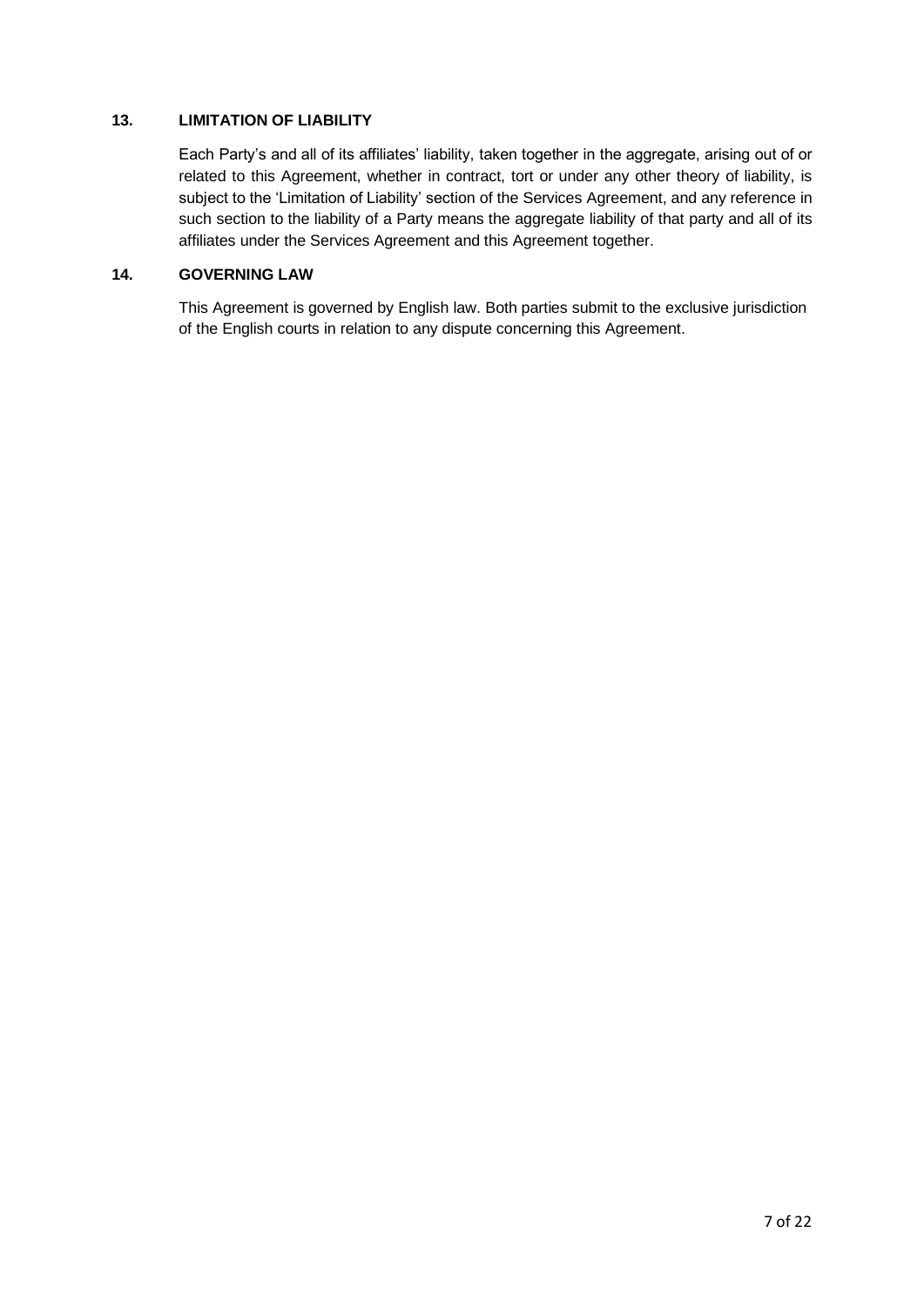# **SCHEDULE 1 (DESCRIPTION OF PROCESSING)**

# **A. LIST OF PARTIES**

**Data exporter(s):** Checkmarx entity as out in the Agreement. **Data importer(s):** Vendor entity as set out in the Agreement.

# **B. DESCRIPTION OF PROCESSING AND DATA TRANSFER**

| Description of data subjects                                                                                                                                                                                               | Current, former and potential employees and<br>subcontractors of the Customer<br>and other<br>authorised users of the Services.                                                                                                                              |
|----------------------------------------------------------------------------------------------------------------------------------------------------------------------------------------------------------------------------|--------------------------------------------------------------------------------------------------------------------------------------------------------------------------------------------------------------------------------------------------------------|
| Description of Checkmarx Personal Data                                                                                                                                                                                     | Name, phone number, postal address, email<br>address, position, transactions, usage details (incl.<br>e.g. URLs visited, events triggered on defined<br>actions such as page loads, clicks, logins and<br>purchases), IP addresses, cookies, analytics data. |
| Sensitive data processed (if applicable) and<br>applied restrictions or safeguards, <sup>1</sup> keeping a<br>record of access to the data, restrictions for<br>onward transfers or<br>additional<br>security<br>measures. | N/A                                                                                                                                                                                                                                                          |
| Description of processing                                                                                                                                                                                                  | Accessing Customer Personal Data when<br>providing the Services.                                                                                                                                                                                             |
| Purpose(s) of processing                                                                                                                                                                                                   | The nature and purpose of the processing of<br><b>Customer Personal Data are:</b><br>for Checkmarx to perform its obligations<br>pursuant to the Services Agreement;                                                                                         |
|                                                                                                                                                                                                                            | for delivery and provision of the Services to<br>$\bullet$<br>the Customer; and                                                                                                                                                                              |
|                                                                                                                                                                                                                            | technical<br>for customer support and<br>troubleshooting.                                                                                                                                                                                                    |
| Retention period or the criteria used to<br>determine that period                                                                                                                                                          | For the purpose of providing the Services to<br>Customer: during the term of the Services<br>Agreement.                                                                                                                                                      |
| Details of each data transfer                                                                                                                                                                                              | Checkmarx may access a Customer<br>device<br>remotely<br>Customer<br>send<br>data<br>or<br>may<br>to<br>Checkmarx.                                                                                                                                           |
| The frequency of the data transfer                                                                                                                                                                                         | Each time Services are provided, e.g. daily.                                                                                                                                                                                                                 |

# **C. COMPETENT SUPERVISORY AUTHORITY**

Identify the competent supervisory authority/ies in accordance with Clause 13 of the SCCs

Checkmarx agrees that the competent authority will be determined by Customer acting reasonably according to the country of the Customer and/or data subject and their applicable Data Protection Legislation and may include one or more EU member state, UK or other data protection supervisory authorities.

<sup>&</sup>lt;sup>1</sup> Safeguards must fully take into consideration the nature of the data and the risks involved, such as for instance strict purpose limitation, access restrictions (including access only for staff having followed specialised training).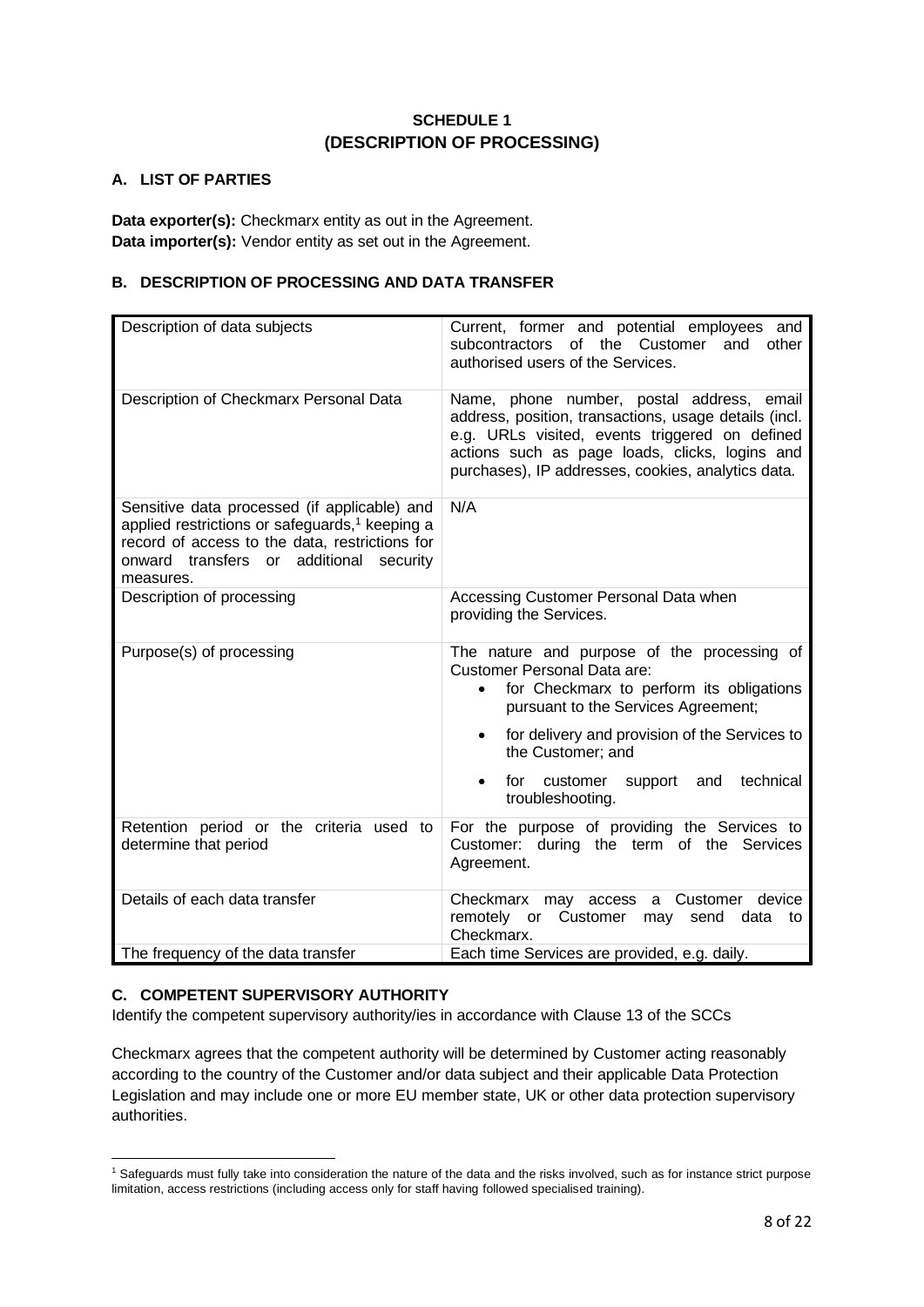# **SCHEDULE 2 (TECHNICAL AND ORGANISATIONAL MEASURES)**

Checkmarx shall implement appropriate technical and organisational measures to safeguard Customer Personal Data as envisaged under the Agreement and the Services Agreement, including as set out in this schedule.

Checkmarx has implemented and adheres to the technical and organizational security measures set forth in the ISO:27001 standard. Supplier maintains the administrative, physical, and technical safeguards for protection of the security, confidentiality and integrity of the personal data as described in a SOC 2 Type II report which is produced by independent auditors and updated on an annual basis.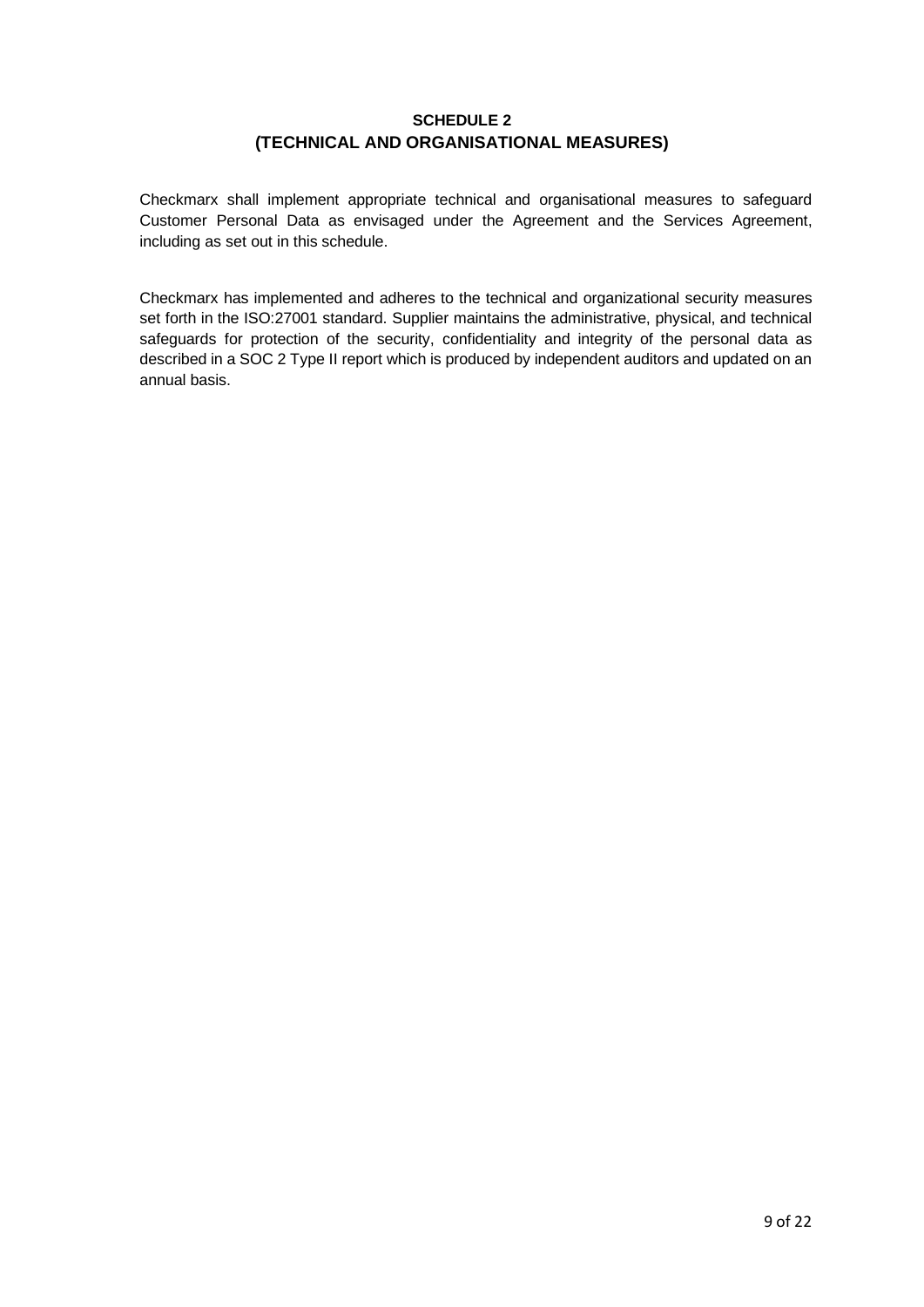# **SCHEDULE 3 (LIST OF SUB-PROCESSORS)**

Checkmarx and its affiliates uses certain sub-processors to assist it in providing to Customer the Services.

# **Checkmarx Affiliates**

| Sub-processor                                 | Location              |
|-----------------------------------------------|-----------------------|
| Checkmarx, Ltd.                               | <b>Israel</b>         |
| Checkmarx, Inc.                               | <b>United States</b>  |
| Checkmarx UK Ltd.                             | <b>United Kingdom</b> |
| Checkmarx Portugal, Unipessoal Lda            | EU                    |
| Checkmarx France S.A.S.                       | EU                    |
| Checkmarx Australia Pty Ltd.                  | Australia             |
| Checkmarx India Technology Services Pvt. Ltd. | India                 |
| Checkmarx Singapore Pte. Ltd.                 | Singapore             |
| <b>Checkmarx Germany GmbH</b>                 | Germany               |

# **Hosted Products / Services**

| Sub-processor                                                           | Location             | <b>Purpose</b>                   |
|-------------------------------------------------------------------------|----------------------|----------------------------------|
| Amazon Web Services EMEA   EU and UK; United   Hosted Services Provider |                      |                                  |
| <b>SARL</b>                                                             | <b>States</b>        |                                  |
| Liveperson, Inc.                                                        | EU; United States    | <b>Customer Service Platform</b> |
| Callidus Software Inc.                                                  | <b>United States</b> | <b>Training Platform</b>         |
| Atlassian Inc.                                                          | <b>United States</b> | <b>Content Hosting</b>           |
| Mixpanel, Inc.                                                          | <b>United States</b> | <b>Web Analytics</b>             |
| Google, Inc.                                                            | <b>United States</b> | <b>Web Analytics</b>             |

#### **Support and Administrative**

| Sub-processor               | Location             | <b>Purpose</b>                       |
|-----------------------------|----------------------|--------------------------------------|
| Microsoft, Inc.             | <b>United States</b> | <b>Hosted Email Platform</b>         |
|                             |                      | <b>Hosted Services Provider</b>      |
| Ironscales Ltd.             | EU                   | Anti-Phishing System                 |
| <b>SFDC Ireland Limited</b> | EU                   | <b>CRM and Support Platform</b>      |
| Amazon Web Services EMEA    | EU<br>and UK; United | In-App Email provider                |
| SARL                        | <b>States</b>        |                                      |
| Sendgrid, Inc.              | <b>United States</b> | Email provider                       |
| Mailchimp, Inc.             | <b>United States</b> | Email provider                       |
| Surveymonkey, Inc.          | <b>United States</b> | Surveys                              |
| HubSpot, Inc.               | <b>United States</b> | <b>Email and Customer Engagement</b> |
| <b>IConduct</b>             | <b>Israel</b>        | <b>Integration Platform</b>          |

This list is subject to change from time to time and is current as of the date of this Agreement. The most recent list of sub-processors may be requested from Checkmarx by sending an email to [support@checkmarx.com.](mailto:support@checkmarx.com)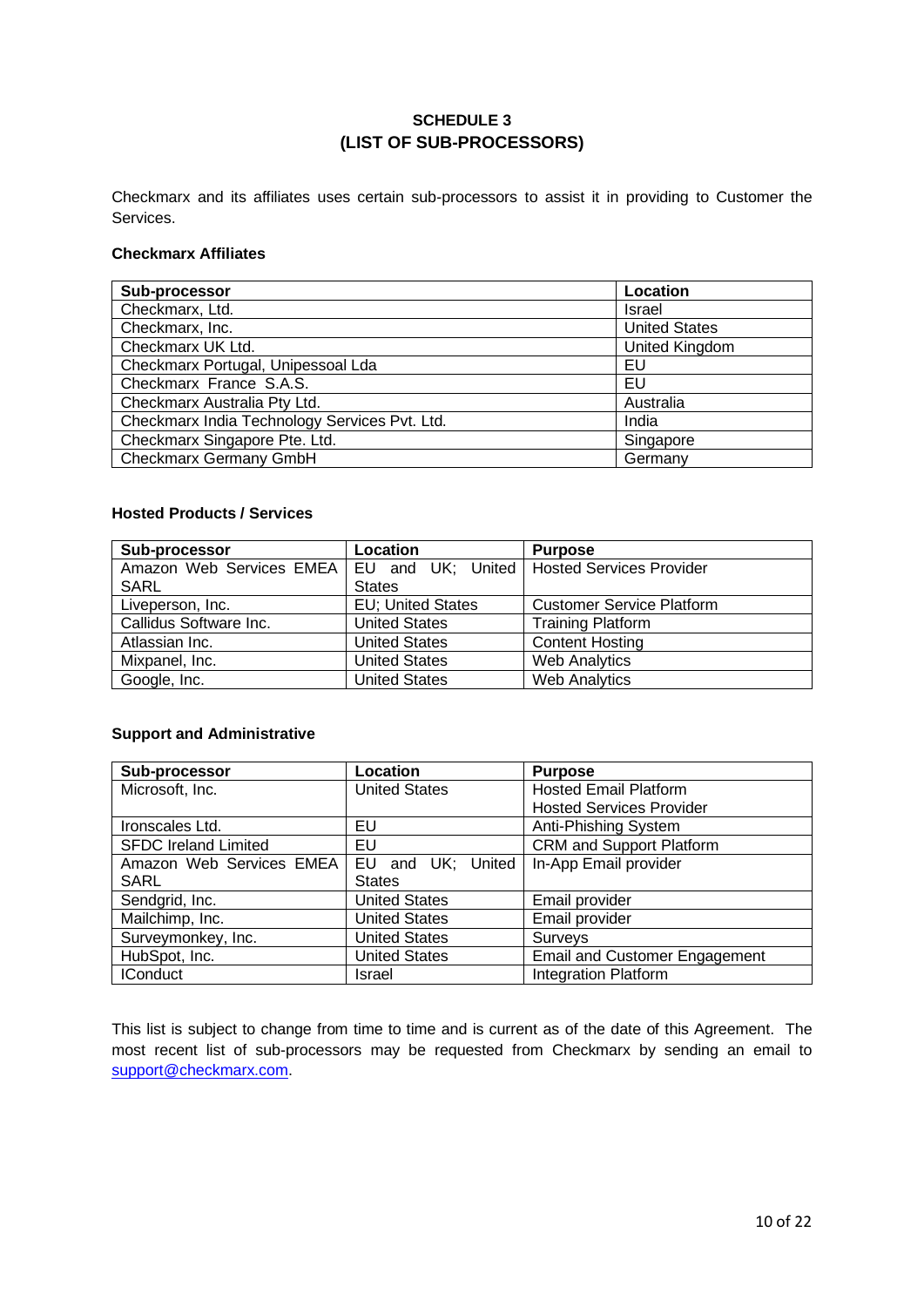# **SCHEDULE 4 (STANDARD CONTRACTUAL CLAUSES)**

MODULES 2 (C-P)

#### **SECTION I**

#### **Clause 1 Purpose and scope**

- (a) The purpose of these standard contractual clauses is to ensure compliance with the requirements of Regulation (EU) 2016/679 of the European Parliament and of the Council of 27 April 2016 on the protection of natural persons with regard to the processing of personal data and on the free movement of such data (General Data Protection Regulation)<sup>2</sup> for the transfer of personal data to a third country.
- (b) The Parties:
	- (i) the natural or legal person(s), public authority/ies, agency/ies or other body/ies (hereinafter 'entity/ies') transferring the personal data, as listed in the Agreement (hereinafter each '**data exporter**'), and
	- (ii) the entity/ies in a third country receiving the personal data from the data exporter, directly or indirectly via another entity also Party to these Clauses, as listed in the Agreement (hereinafter each '**data importer**')

have agreed to these standard contractual clauses (hereinafter: '**Clauses**').

- (c) These Clauses apply with respect to the transfer of personal data as specified in SCHEDULE 1 or as otherwise envisaged under the Agreement.
- (d) The Schedules referred to in these Clauses form an integral part of these Clauses.

# **Clause 2 Effect and invariability of the Clauses**

- (a) These Clauses set out appropriate safeguards, including enforceable data subject rights and effective legal remedies, pursuant to Article 46(1) and Article 46(2)(c) of Regulation (EU) 2016/679 and, with respect to data transfers from controllers to processors and/or processors to processors, standard contractual clauses pursuant to Article 28(7) of Regulation (EU) 2016/679, provided they are not modified, except to select the appropriate Module(s) or to add or update information in the Appendix. This does not prevent the Parties from including the standard contractual clauses laid down in these Clauses in a wider contract and/or to add other clauses or additional safeguards, provided that they do not contradict, directly or indirectly, these Clauses or prejudice the fundamental rights or freedoms of data subjects.
- (b) These Clauses are without prejudice to obligations to which the data exporter is subject by virtue of Regulation (EU) 2016/679.

#### **Clause 3 Third-party beneficiaries**

(a) Data subjects may invoke and enforce these Clauses, as third-party beneficiaries, against the data exporter and/or data importer, with the following exceptions:

<sup>&</sup>lt;sup>2</sup> Where the data exporter is a processor subject to Regulation (EU) 2016/679 acting on behalf of a Union institution or body as controller, reliance on these Clauses when engaging another processor (sub-processing) not subject to Regulation (EU) 2016/679 also ensures compliance with Article 29(4) of Regulation (EU) 2018/1725 of the European Parliament and of the Council of 23 October 2018 on the protection of natural persons with regard to the processing of personal data by the Union institutions, bodies, offices and agencies and on the free movement of such data, and repealing Regulation (EC) No 45/2001 and Decision No 1247/2002/EC (OJ L 295, 21.11.2018, p. 39), to the extent these Clauses and the data protection obligations as set out in the contract or other legal act between the controller and the processor pursuant to Article 29(3) of Regulation (EU) 2018/1725 are aligned. This will in particular be the case where the controller and processor rely on the standard contractual clauses included in Decision 2021/915.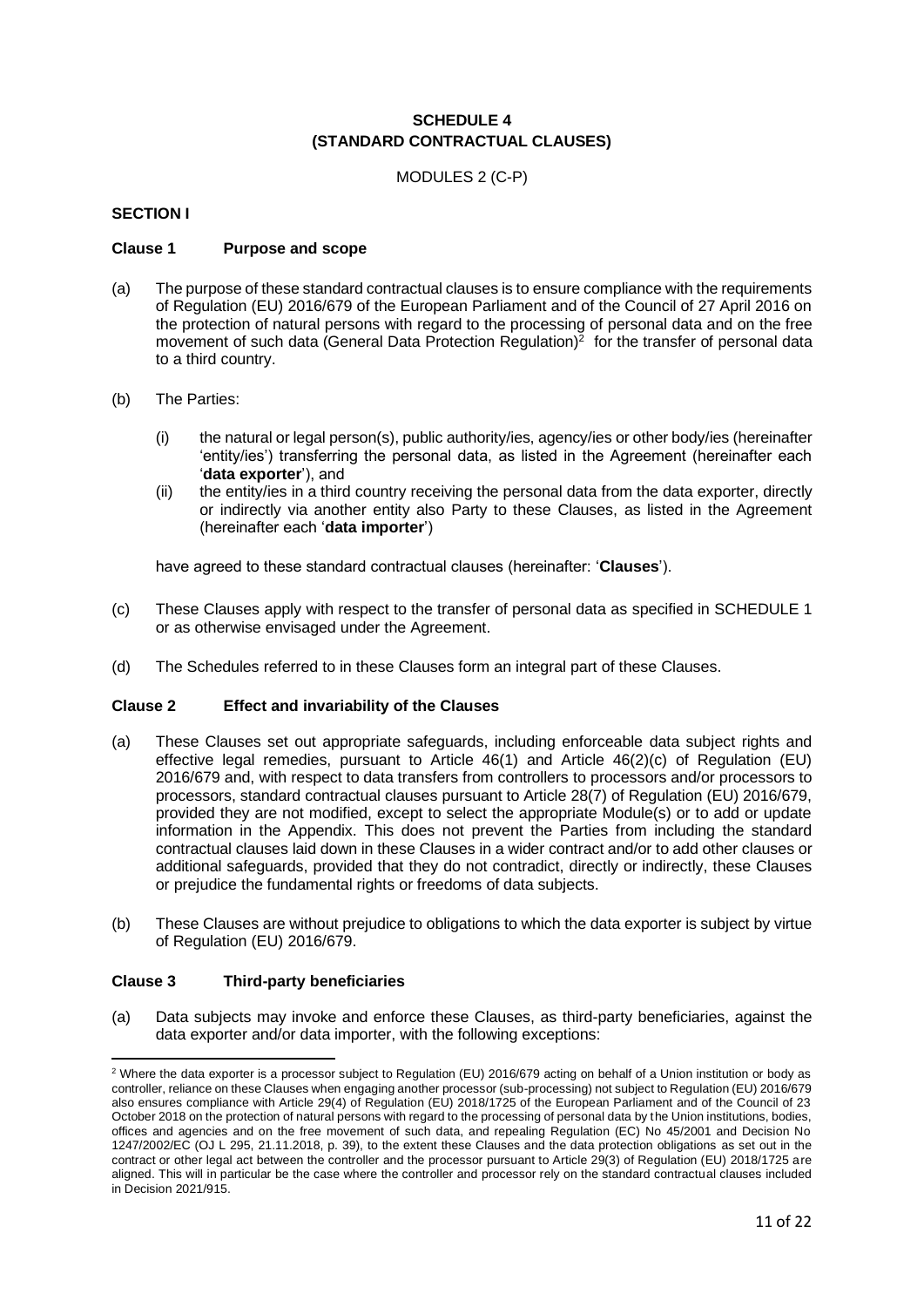- (i) Clause 1, Clause 2, Clause 3, Clause 6, Clause 7;
- (ii) Clause  $8 -$  Clause  $8.1(c)$ ,  $8.9(a)$ ,  $(c)$ ,  $(d)$  and  $(e)$ ;
- (iii) Clause  $9 -$  Clause  $9(a)$ , (e), (f) and (g);
- (iv) Clause  $12 -$  Clause  $12(a)$ , (d) and (f);
- (v) Clause 13;
- $(vi)$  Clause 15 $(c)$ ,  $(d)$  and  $(e)$ ;
- (vii) Clause 16(e);
- $(viii)$  Clause 18 Clause 18(a) and (b).:
- (b) Paragraph (a) is without prejudice to rights of data subjects under Regulation (EU) 2016/679.

#### **Clause 4 Interpretation**

- (a) Where these Clauses use terms that are defined in Regulation (EU) 2016/679, those terms shall have the same meaning as in that Regulation.
- (b) These Clauses shall be read and interpreted in the light of the provisions of Regulation (EU) 2016/679.
- (c) These Clauses shall not be interpreted in a way that conflicts with rights and obligations provided for in Regulation (EU) 2016/679.
- (d) **UK interpretation rules:** Where these SCCs are relied on to satisfy the data transfer requirements under UK data protection laws, the following further rules of interpretation shall apply:
	- (i) "Regulation (EU) 2016/679" and "that Regulation" shall mean "UK data protection laws".
	- (ii) References to the "Union", "EU" and "EU Member State" shall mean references the "UK".

#### **Clause 5 Hierarchy**

In the event of a contradiction between these Clauses and the provisions of related agreements between the Parties, existing at the time these Clauses are agreed or entered into thereafter, these Clauses shall prevail.

# **Clause 6 Description of the transfer(s)**

The details of the transfer(s), and in particular the categories of personal data that are transferred and the purpose(s) for which they are transferred, are specified in SCHEDULE 1.

# **Clause 7 Docking clause**

(a) An entity that is not a Party to these Clauses may, with the agreement of the Parties, accede to these Clauses at any time, either as a data exporter or as a data importer, by completing the Appendix and signing SCHEDULE 1.

# **Once it has completed the Appendix and signed**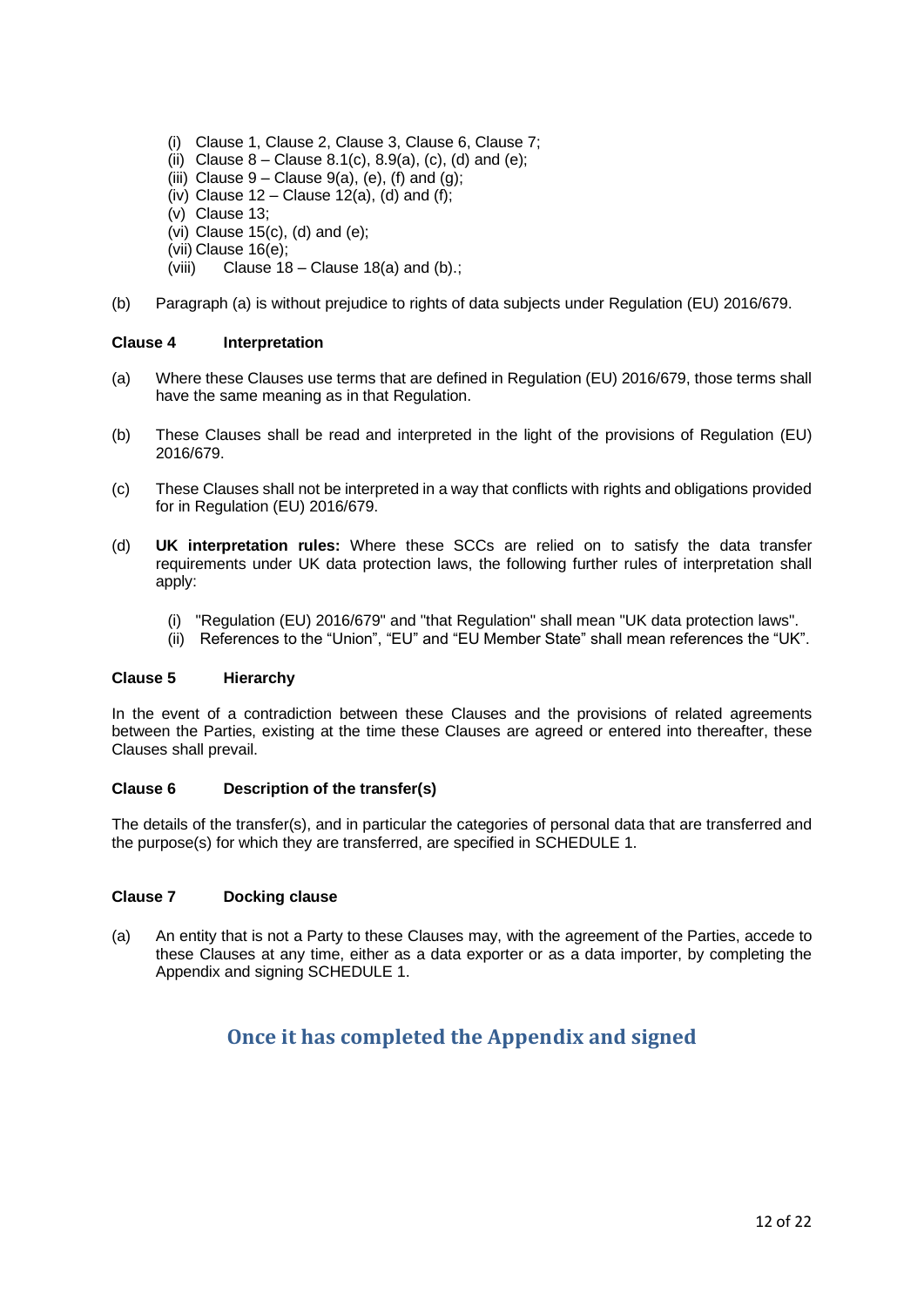- (b) [SCHEDULE 1S](#page-6-0)CHEDUE 1, the acceding entity shall become a Party to these Clauses and have the rights and obligations of a data exporter or data importer in accordance with its designation in SCHEDULE 1.
- (c) The acceding entity shall have no rights or obligations arising under these Clauses from the period prior to becoming a Party.

# **SECTION II – OBLIGATIONS OF THE PARTIES**

#### **Clause 8 Data protection safeguards**

The data exporter warrants that it has used reasonable efforts to determine that the data importer is able, through the implementation of appropriate technical and organisational measures, to satisfy its obligations under these Clauses.

#### **8.1 Instructions**

- (a) Where applicable, the data exporter has informed the data importer that it acts as processor under the instructions of its controller(s), which the data exporter shall make available to the data importer prior to processing.
- (b) The data importer shall process the personal data only on documented instructions from the data exporter and, where applicable, the controller, as communicated to the data importer by the data exporter, and any additional documented instructions from the data exporter. Such additional instructions shall not conflict with the instructions from the controller. The data exporter and, where applicable, the controller, may give such instructions throughout the duration of the contract.
- (c) The data importer shall immediately inform the data exporter if it is unable to follow those instructions. Where the data importer is unable to follow the instructions from the controller, the data exporter shall immediately notify the controller.
- (d) Where applicable, the data exporter warrants that it has imposed the same data protection obligations on the data importer as set out in the contract or other legal act under Union or Member State law between the controller and the data exporter.<sup>3</sup>

# **8.2 Purpose limitation**

The data importer shall process the personal data only for the specific purpose(s) of the transfer, as set out in SCHEDULE 1, unless on further instructions from the data exporter or, where applicable, the controller, as communicated to the data importer by the data exporter.

# **8.3 Transparency**

On request, the data exporter shall make a copy of these Clauses, including SCHEULE 1 as completed by the Parties, available to the data subject free of charge. To the extent necessary to protect business secrets or other confidential information, including the measures described in SCHEDULE 2 and personal data, the data exporter may redact part of the text of SCHEDULE 1 to these Clauses prior to sharing a copy, but shall provide a meaningful summary where the data subject would otherwise not be able to understand the its content or exercise his/her rights. On request, the Parties shall provide the data subject with the reasons for the redactions, to the extent possible without revealing the redacted information. This Clause is without prejudice to the obligations of the data exporter as controller under Articles 13 and Clause 14 of Regulation (EU) 2016/679.

<sup>&</sup>lt;sup>3</sup> See Article 28(4) of Regulation (EU) 2016/679 and, where the controller is an EU institution or body, Article 29(4) of Regulation (EU) 2018/1725.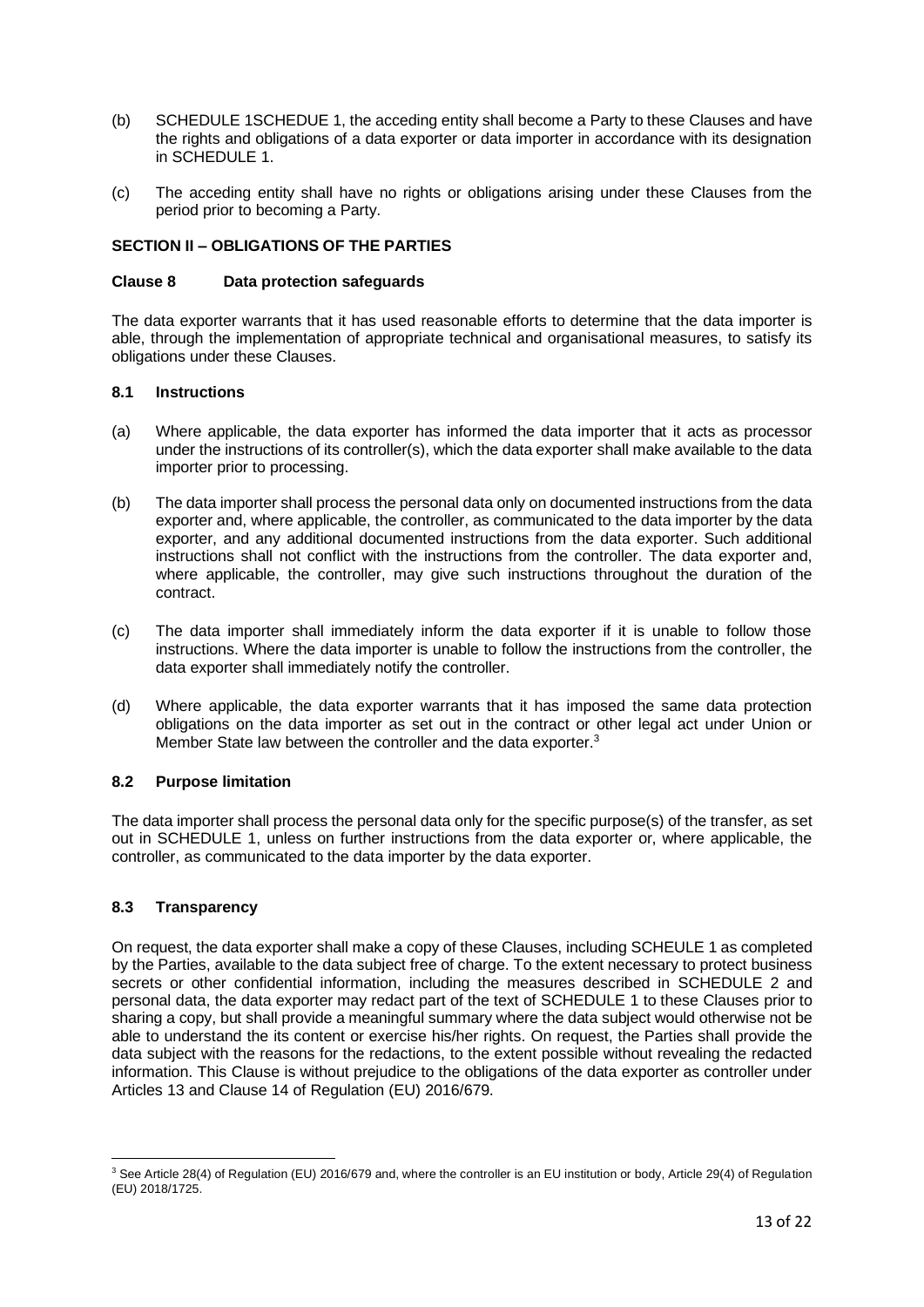# **8.4 Accuracy**

If the data importer becomes aware that the personal data it has received is inaccurate, or has become outdated, it shall inform the data exporter without undue delay. In this case, the data importer shall cooperate with the data exporter to erase or rectify the data.

#### **8.5 Duration of processing and erasure or return of data**

Processing by the data importer shall only take place for the duration specified in SCHEDULE 1. After the end of the provision of the processing services, the data importer shall, at the choice of the data exporter, delete all personal data processed on behalf of the data exporter and, where applicable, the controller and certify to the data exporter that it has done so, or return to the data exporter all personal data processed on its behalf and delete existing copies. Until the data is deleted or returned, the data importer shall continue to ensure compliance with these Clauses. In case of local laws applicable to the data importer that prohibit return or deletion of the personal data, the data importer warrants that it will continue to ensure compliance with these Clauses and will only process it to the extent and for as long as required under that local law. This is without prejudice to Clause 14, in particular the requirement for the data importer under Clause 14(e) to notify the data exporter throughout the duration of the contract if it has reason to believe that it is or has become subject to laws or practices not in line with the requirements under Clause 14(a).

# **8.6 Security of processing**

- (a) The data importer and, during transmission, also the data exporter shall implement appropriate technical and organisational measures to ensure the security of the data, including protection against a breach of security leading to accidental or unlawful destruction, loss, alteration, unauthorised disclosure or access to that data (hereinafter 'personal data breach'). In assessing the appropriate level of security, the Parties shall take due account of the state of the art, the costs of implementation, the nature, scope, context and purpose(s) of processing and the risks involved in the processing for the data subjects. The Parties shall in particular consider having recourse to encryption or pseudonymisation, including during transmission, where the purpose of processing can be fulfilled in that manner. In case of pseudonymisation, the additional information for attributing the personal data to a specific data subject shall, where possible, remain under the exclusive control of the data exporter or the controller. In complying with its obligations under this paragraph, the data importer shall at least implement the technical and organisational measures specified in SCHEDULE 2. The data importer shall carry out regular checks to ensure that these measures continue to provide an appropriate level of security.
- (b) The data importer shall grant access to the personal data to members of its personnel only to the extent strictly necessary for the implementation, management and monitoring of the contract. It shall ensure that persons authorised to process the personal data have committed themselves to confidentiality or are under an appropriate statutory obligation of confidentiality.
- (c) In the event of a personal data breach concerning personal data processed by the data importer under these Clauses, the data importer shall take appropriate measures to address the breach, including measures to mitigate its adverse effects. The data importer shall also notify, without undue delay, the data exporter and, where appropriate and feasible, the controller after having become aware of the breach. Such notification shall contain the details of a contact point where more information can be obtained, a description of the nature of the breach (including, where possible, categories and approximate number of data subjects and personal data records concerned), its likely consequences and the measures taken or proposed to address the breach including, where appropriate, measures to mitigate its possible adverse effects. Where, and in so far as, it is not possible to provide all information at the same time, the initial notification shall contain the information then available and further information shall, as it becomes available, subsequently be provided without undue delay.
- (d) The data importer shall cooperate with and assist the data exporter to enable the data exporter to comply with its obligations under Regulation (EU) 2016/679, in particular to notify the competent supervisory authority (and, where applicable, the controller so that the controller may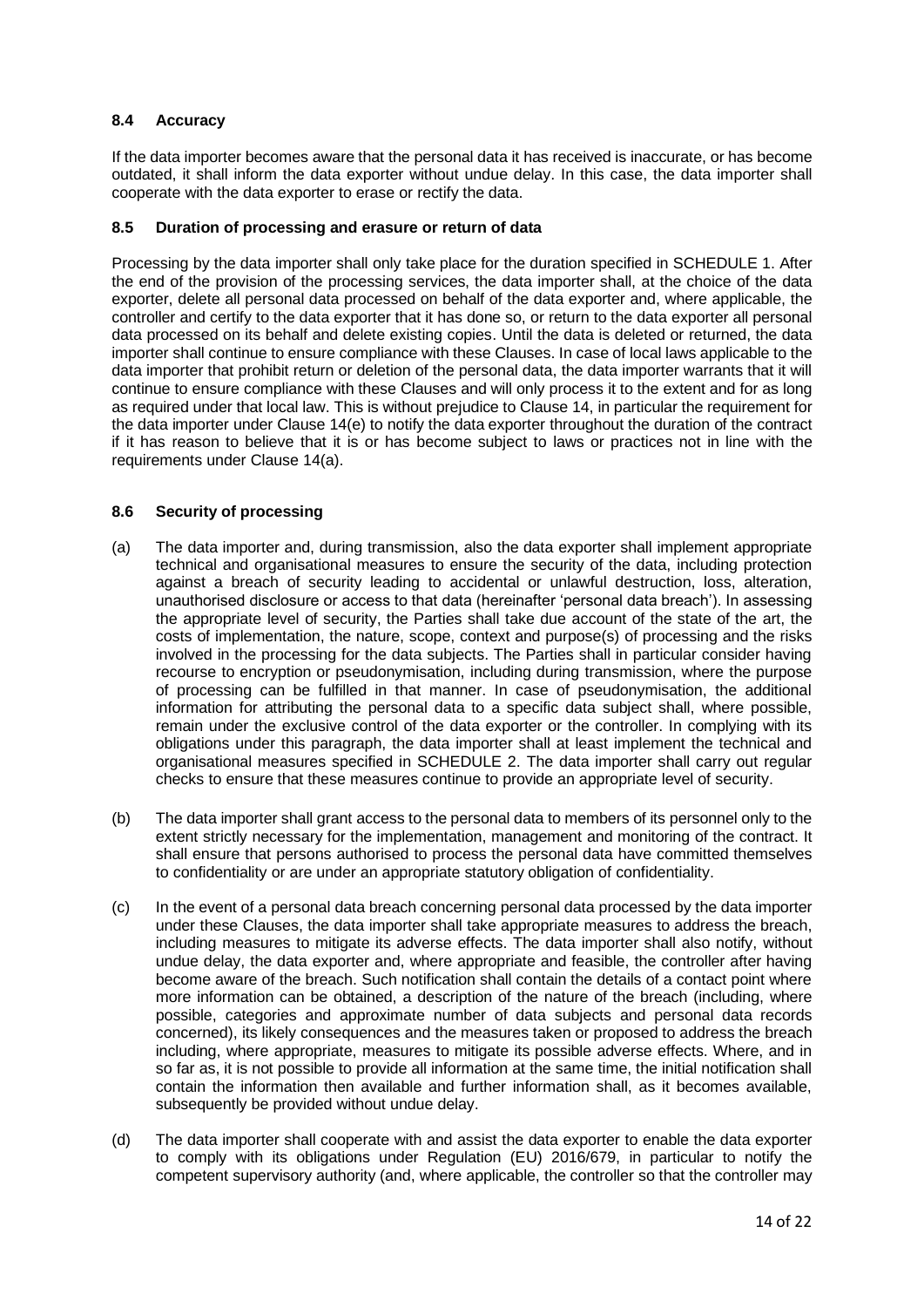in turn notify the competent supervisory authority) and the affected data subjects, taking into account the nature of processing and the information available to the data importer.

# **8.7 Sensitive data**

Where the transfer involves personal data revealing racial or ethnic origin, political opinions, religious or philosophical beliefs, or trade union membership, genetic data, or biometric data for the purpose of uniquely identifying a natural person, data concerning health or a person's sex life or sexual orientation, or data relating to criminal convictions and offences (hereinafter 'sensitive data'), the data importer shall apply the specific restrictions and/or additional safeguards described in SCHEDULE 1.

#### **8.8 Onward transfers**

The data importer shall only disclose the personal data to a third party on documented instructions from the data exporter. In addition, the data may only be disclosed to a third party located outside the European Union<sup>4</sup> (4) (in the same country as the data importer or in another third country, hereinafter 'onward transfer') if the third party is or agrees to be bound by these Clauses, under the appropriate Module, or if:

- (i) the onward transfer is to a country benefitting from an adequacy decision pursuant to Article 45 of Regulation (EU) 2016/679 that covers the onward transfer;
- (ii) the third party otherwise ensures appropriate safeguards pursuant to Articles 46 or 47 Regulation of (EU) 2016/679 with respect to the processing in question;
- (iii) the onward transfer is necessary for the establishment, exercise or defence of legal claims in the context of specific administrative, regulatory or judicial proceedings; or
- (iv) the onward transfer is necessary in order to protect the vital interests of the data subject or of another natural person.

Any onward transfer is subject to compliance by the data importer with all the other safeguards under these Clauses, in particular purpose limitation.

#### **8.9 Documentation and compliance**

- (a) The data importer shall promptly and adequately deal with enquiries from the data exporter and, where applicable, the controller, that relate to the processing under these Clauses.
- (b) The Parties shall be able to demonstrate compliance with these Clauses. In particular, the data importer shall keep appropriate documentation on the processing activities carried out on behalf of the data exporter and, where applicable, the controller.
- (c) The data importer shall make available to the data exporter all information necessary to demonstrate compliance with the obligations set out in these Clauses and at the data exporter's request (including, where applicable, at the instruction of the controller), allow for and contribute to audits of the processing activities covered by these Clauses, at reasonable intervals or if there are indications of non-compliance. In deciding on a review or audit, the data exporter may take into account relevant certifications held by the data importer.
- (d) Where the audit is carried out on the instructions of the controller, the data exporter shall make the results available to the controller.

<sup>4</sup> The Agreement on the European Economic Area (EEA Agreement) provides for the extension of the European Union's internal market to the three EEA States Iceland, Liechtenstein and Norway. The Union data protection legislation, including Regulation (EU) 2016/679, is covered by the EEA Agreement and has been incorporated into Annex XI thereto. Therefore, any disclosure by the data importer to a third party located in the EEA does not qualify as an onward transfer for the purpose of these Clauses.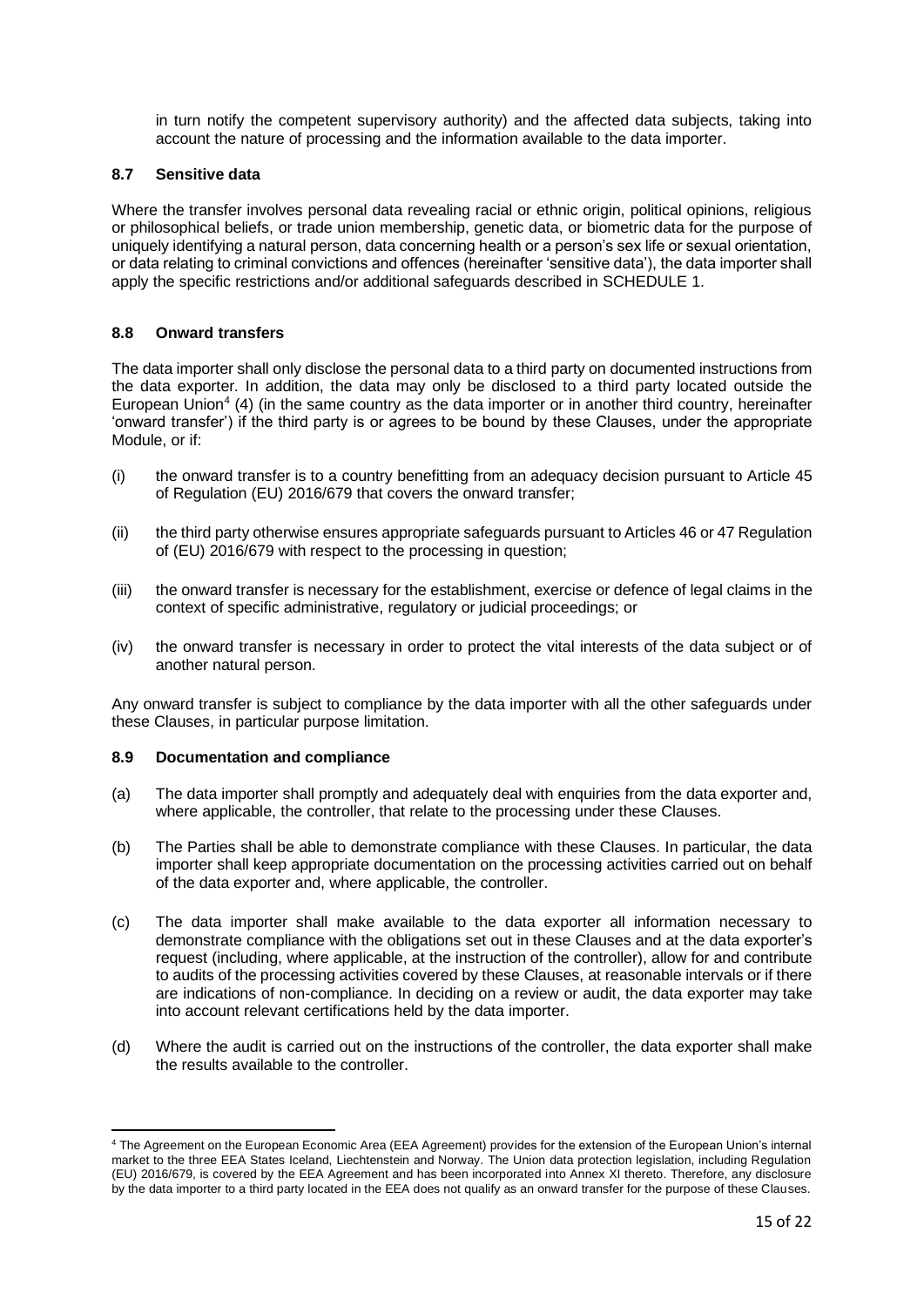- (e) The data exporter may choose to conduct the audit by itself or mandate an independent auditor. Audits may include inspections at the premises or physical facilities of the data importer and shall, where appropriate, be carried out with reasonable notice.
- (f) The Parties shall make the information referred to in paragraphs (b) and (c), including the results of any audits, available to the competent supervisory authority on request.

# **Clause 9 Use of sub-processors**

- (a) The data importer shall not sub-contract any of its processing activities performed on behalf of the data exporter under these Clauses to a sub-processor without the data exporter's prior specific written authorisation. The data importer shall submit the request for specific authorisation at least 14 days prior to the engagement of the sub-processor, together with the information necessary to enable the data exporter to decide on the authorisation. The list of sub-processors already authorised by the data exporter can be found in SCHEDULE 3. The Parties shall keep SCHEDULE 3 up to date.
- (b) Where the data importer engages a sub-processor to carry out specific processing activities (on behalf of the data exporter), it shall do so by way of a written contract that provides for, in substance, the same data protection obligations as those binding the data importer under these Clauses, including in terms of third-party beneficiary rights for data subjects<sup>5</sup>. The Parties agree that, by complying with this Clause, the data importer fulfils its obligations under Clause 8.8. The data importer shall ensure that the sub-processor complies with the obligations to which the data importer is subject pursuant to these Clauses.
- (c) The data importer shall provide, at the data exporter's request, a copy of such a sub-processor agreement and any subsequent amendments to the data exporter. To the extent necessary to protect business secrets or other confidential information, including personal data, the data importer may redact the text of the agreement prior to sharing a copy.
- (d) The data importer shall remain fully responsible to the data exporter for the performance of the sub-processor's obligations under its contract with the data importer. The data importer shall notify the data exporter of any failure by the sub-processor to fulfil its obligations under that contract.
- (e) The data importer shall agree a third-party beneficiary clause with the sub-processor whereby in the event the data importer has factually disappeared, ceased to exist in law or has become insolvent – the data exporter shall have the right to terminate the sub-processor contract and to instruct the sub-processor to erase or return the personal data.

# **Clause 10 Data subject rights**

- (a) The data importer shall promptly notify the data exporter of any request it has received from a data subject. It shall not respond to that request itself unless it has been authorised to do so by the data exporter.
- (b) The data importer shall assist the data exporter in fulfilling its obligations to respond to data subjects' requests for the exercise of their rights under Regulation (EU) 2016/679. In this regard, the Parties shall set out in SCHEDULE 2 the appropriate technical and organisational measures, taking into account the nature of the processing, by which the assistance shall be provided, as well as the scope and the extent of the assistance required.
- (c) In fulfilling its obligations under paragraphs (a) and (b), the data importer shall comply with the instructions from the data exporter.

#### **Clause 11 Redress**

<sup>&</sup>lt;sup>5</sup> This requirement may be satisfied by the sub-processor acceding to these Clauses under the appropriate Module, in accordance with **Error! Reference source not found.**.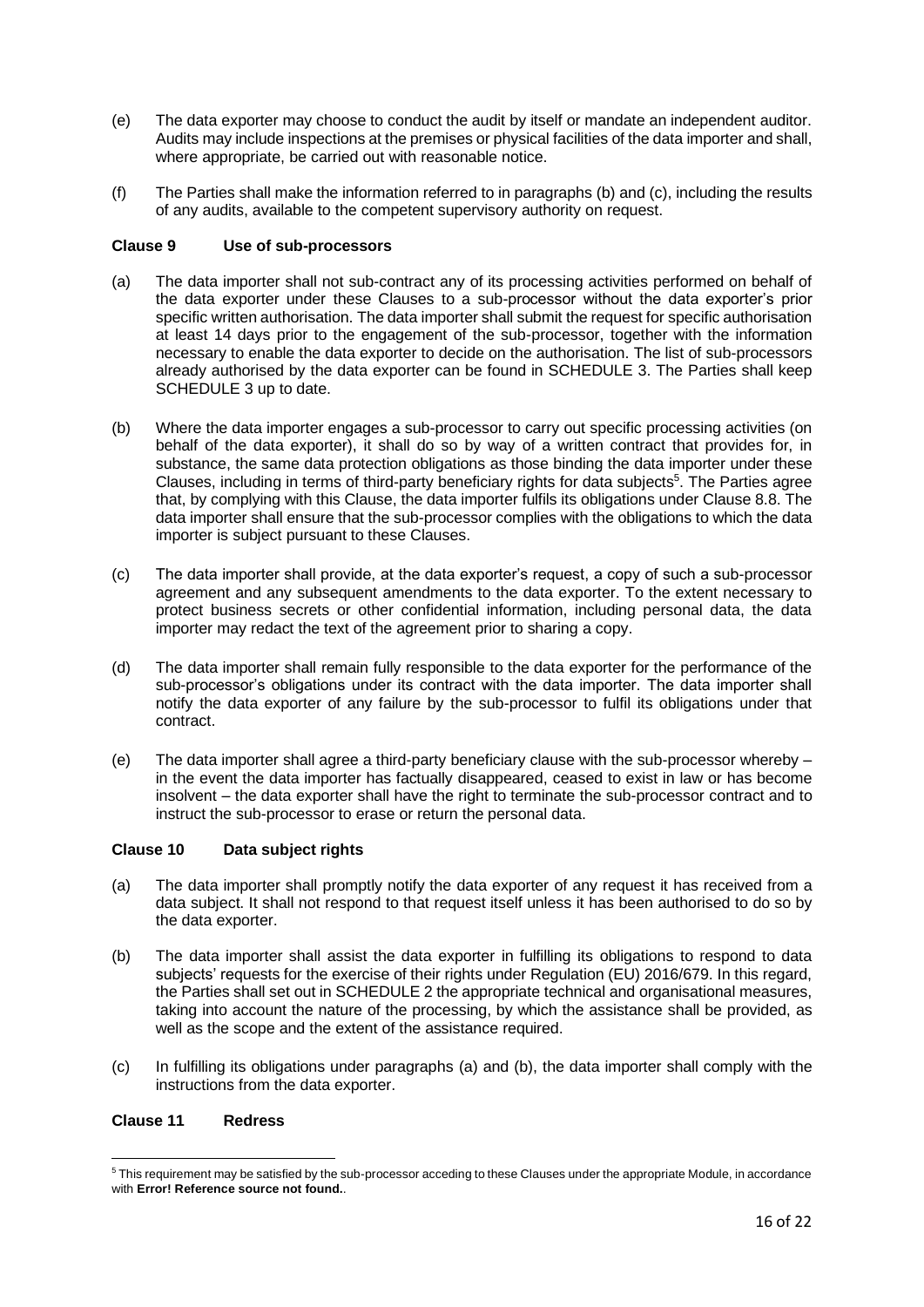(a) The data importer shall inform data subjects in a transparent and easily accessible format, through individual notice or on its website, of a contact point authorised to handle complaints. It shall deal promptly with any complaints it receives from a data subject.

The data importer agrees that data subjects may also lodge a complaint with an independent dispute resolution body $6$  at no cost to the data subject. It shall inform the data subjects, in the manner set out in paragraph (a) of such redress mechanism and that they are not required to use it, or follow a particular sequence in seeking redress.

- (b) In case of a dispute between a data subject and one of the Parties as regards compliance with these Clauses, that Party shall use its best efforts to resolve the issue amicably in a timely fashion. The Parties shall keep each other informed about such disputes and, where appropriate, cooperate in resolving them.
- (c) Where the data subject invokes a third-party beneficiary right pursuant to Clause 3, the data importer shall accept the decision of the data subject to:
	- (i) lodge a complaint with the supervisory authority in the Member State of his/her habitual residence or place of work, or the competent supervisory authority pursuant to Clause 13;
	- (ii) refer the dispute to the competent courts within the meaning of Clause 18.
- (d) The Parties accept that the data subject may be represented by a not-for-profit body, organisation or association under the conditions set out in Article 80(1) of Regulation (EU) 2016/679.
- (e) The data importer shall abide by a decision that is binding under the applicable EU or Member State law.
- (f) The data importer agrees that the choice made by the data subject will not prejudice his/her substantive and procedural rights to seek remedies in accordance with applicable laws.

# **Clause 12 Liability**

- (a) Each Party shall be liable to the other Party/ies for any damages it causes the other Party/ies by any breach of these Clauses.
- (b) The data importer shall be liable to the data subject, and the data subject shall be entitled to receive compensation, for any material or non-material damages the data importer or its subprocessor causes the data subject by breaching the third-party beneficiary rights under these Clauses.
- (c) Notwithstanding paragraph (b) the data exporter shall be liable to the data subject, and the data subject shall be entitled to receive compensation, for any material or non-material damages the data exporter or the data importer (or its sub-processor) causes the data subject by breaching the third-party beneficiary rights under these Clauses. This is without prejudice to the liability of the data exporter and, where the data exporter is a processor acting on behalf of a controller, to the liability of the controller under Regulation (EU) 2016/679 or Regulation (EU) 2018/1725, as applicable.
- (d) The Parties agree that if the data exporter is held liable under paragraph (c) for damages caused by the data importer (or its sub-processor), it shall be entitled to claim back from the data importer that part of the compensation corresponding to the data importer's responsibility for the damage.
- (e) Where more than one Party is responsible for any damage caused to the data subject as a result of a breach of these Clauses, all responsible Parties shall be jointly and severally liable and the data subject is entitled to bring an action in court against any of these Parties.

 $6$  The data importer may offer independent dispute resolution through an arbitration body only if it is established in a country that has ratified the New York Convention on Enforcement of Arbitration Awards.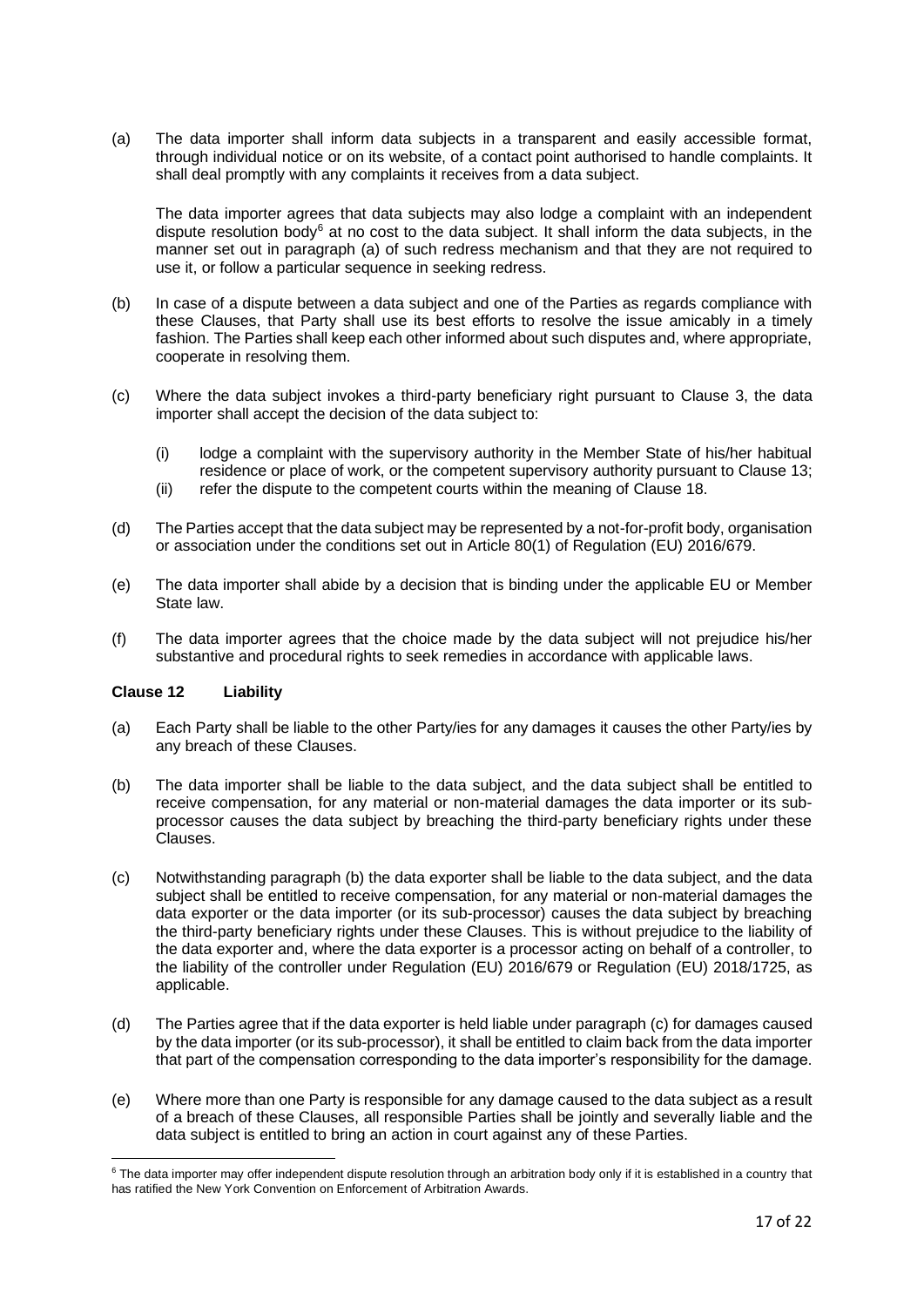- (f) The Parties agree that if one Party is held liable under paragraph (e), it shall be entitled to claim back from the other Party/ies that part of the compensation corresponding to its/their responsibility for the damage.
- (g) The data importer may not invoke the conduct of a sub-processor to avoid its own liability.

#### **Clause 13 Supervision**

- (a) The supervisory authority with responsibility for ensuring compliance by the data exporter with Regulation (EU) 2016/679 as regards the data transfer, as indicated in SCHEDULE 1, shall act as competent supervisory authority.
- (b) The data importer agrees to submit itself to the jurisdiction of and cooperate with the competent supervisory authority in any procedures aimed at ensuring compliance with these Clauses. In particular, the data importer agrees to respond to enquiries, submit to audits and comply with the measures adopted by the supervisory authority, including remedial and compensatory measures. It shall provide the supervisory authority with written confirmation that the necessary actions have been taken.

#### **SECTION III – LOCAL LAWS AND OBLIGATIONS IN CASE OF ACCESS BY PUBLIC AUTHORITIES**

#### **Clause 14 Local laws and practices affecting compliance with the Clauses**

- (a) The Parties warrant that they have no reason to believe that the laws and practices in the third country of destination applicable to the processing of the personal data by the data importer, including any requirements to disclose personal data or measures authorising access by public authorities, prevent the data importer from fulfilling its obligations under these Clauses. This is based on the understanding that laws and practices that respect the essence of the fundamental rights and freedoms and do not exceed what is necessary and proportionate in a democratic society to safeguard one of the objectives listed in Article 23(1) of Regulation (EU) 2016/679, are not in contradiction with these Clauses.
- (b) The Parties declare that in providing the warranty in paragraph (a), they have taken due account in particular of the following elements:
	- (i) the specific circumstances of the transfer, including the length of the processing chain, the number of actors involved and the transmission channels used; intended onward transfers; the type of recipient; the purpose of processing; the categories and format of the transferred personal data; the economic sector in which the transfer occurs; the storage location of the data transferred;
	- (ii) the laws and practices of the third country of destination– including those requiring the disclosure of data to public authorities or authorising access by such authorities – relevant in light of the specific circumstances of the transfer, and the applicable limitations and safeguards<sup>7</sup>;
	- (iii) any relevant contractual, technical or organisational safeguards put in place to supplement the safeguards under these Clauses, including measures applied during transmission and to the processing of the personal data in the country of destination.

 $7$  As regards the impact of such laws and practices on compliance with these Clauses, different elements may be considered as part of an overall assessment. Such elements may include relevant and documented practical experience with prior instances of requests for disclosure from public authorities, or the absence of such requests, covering a sufficiently representative time-frame. This refers in particular to internal records or other documentation, drawn up on a continuous basis in accordance with due diligence and certified at senior management level, provided that this information can be lawfully shared with third parties. Where this practical experience is relied upon to conclude that the data importer will not be prevented from complying with these Clauses, it needs to be supported by other relevant, objective elements, and it is for the Parties to consider carefully whether these elements together carry sufficient weight, in terms of their reliability and representativeness, to support this conclusion. In particular, the Parties have to take into account whether their practical experience is corroborated and not contradicted by publicly available or otherwise accessible, reliable information on the existence or absence of requests within the same sector and/or the application of the law in practice, such as case law and reports by independent oversight bodies.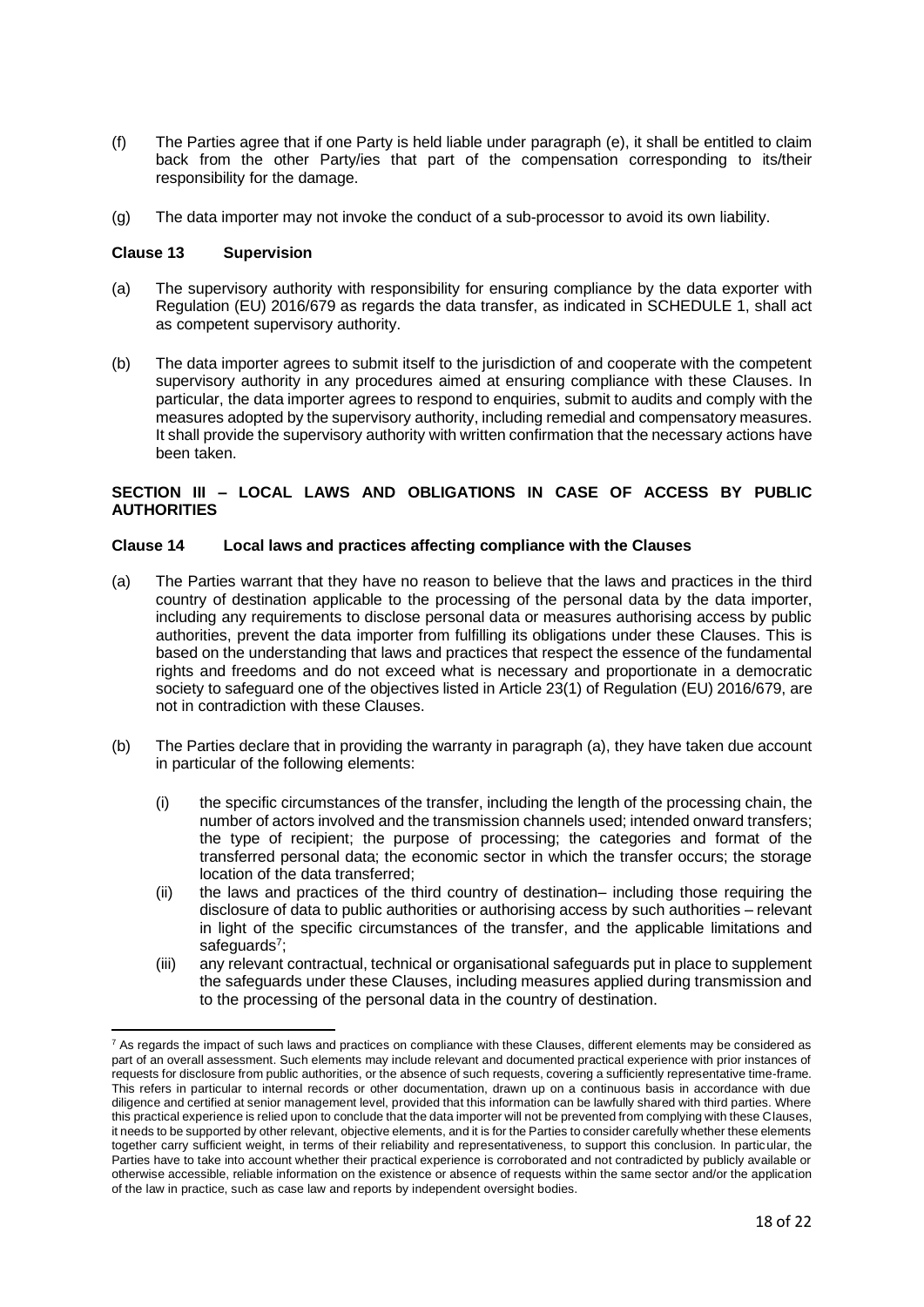- (c) The data importer warrants that, in carrying out the assessment under paragraph (b), it has made its best efforts to provide the data exporter with relevant information and agrees that it will continue to cooperate with the data exporter in ensuring compliance with these Clauses.
- (d) The Parties agree to document the assessment under paragraph (b) and make it available to the competent supervisory authority on request.
- (e) The data importer agrees to notify the data exporter promptly if, after having agreed to these Clauses and for the duration of the contract, it has reason to believe that it is or has become subject to laws or practices not in line with the requirements under paragraph (a), including following a change in the laws of the third country or a measure (such as a disclosure request) indicating an application of such laws in practice that is not in line with the requirements in paragraph (a) The data exporter shall forward the notification to the controller.
- (f) Following a notification pursuant to paragraph (e), or if the data exporter otherwise has reason to believe that the data importer can no longer fulfil its obligations under these Clauses, the data exporter shall promptly identify appropriate measures (e.g. technical or organisational measures to ensure security and confidentiality) to be adopted by the data exporter and/or data importer to address the situation, if appropriate in consultation with the controller. The data exporter shall suspend the data transfer if it considers that no appropriate safeguards for such transfer can be ensured, or if instructed by the controller or the competent supervisory authority to do so. In this case, the data exporter shall be entitled to terminate the contract, insofar as it concerns the processing of personal data under these Clauses. If the contract involves more than two Parties, the data exporter may exercise this right to termination only with respect to the relevant Party, unless the Parties have agreed otherwise. Where the contract is terminated pursuant to this Clause, Clause 16(d) and Clause 16(e) shall apply.

#### **Clause 15 Obligations of the data importer in case of access by public authorities**

#### **15.1 Notification**

- (a) The data importer agrees to notify the data exporter and, where possible, the data subject promptly (if necessary with the help of the data exporter) if it:
	- (i) receives a legally binding request from a public authority, including judicial authorities, under the laws of the country of destination for the disclosure of personal data transferred pursuant to these Clauses; such notification shall include information about the personal data requested, the requesting authority, the legal basis for the request and the response provided; or
	- (ii) becomes aware of any direct access by public authorities to personal data transferred pursuant to these Clauses in accordance with the laws of the country of destination; such notification shall include all information available to the importer.

Where applicable, the data exporter shall forward the notification to the controller.

- (b) If the data importer is prohibited from notifying the data exporter and/or the data subject under the laws of the country of destination, the data importer agrees to use its best efforts to obtain a waiver of the prohibition, with a view to communicating as much information as possible, as soon as possible. The data importer agrees to document its best efforts in order to be able to demonstrate them on request of the data exporter.
- (c) Where permissible under the laws of the country of destination, the data importer agrees to provide the data exporter, at regular intervals for the duration of the contract, with as much relevant information as possible on the requests received (in particular, number of requests, type of data requested, requesting authority/ies, whether requests have been challenged and the outcome of such challenges, etc.). Where applicable, the data exporter shall forward the information to the controller.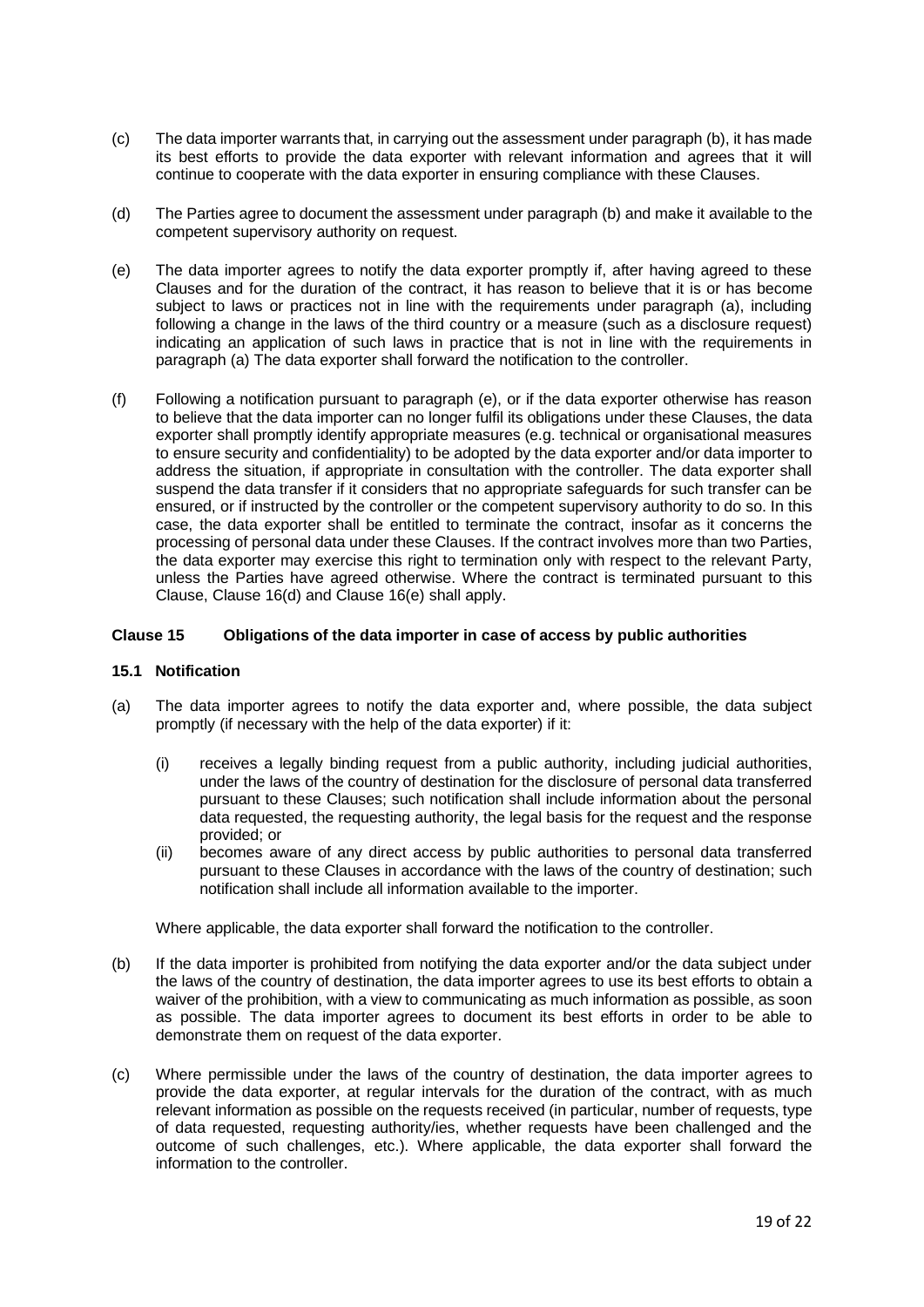- (d) The data importer agrees to preserve the information pursuant to paragraphs (a) to (c) for the duration of the contract and make it available to the competent supervisory authority on request.
- (e) Paragraphs (a) to (c) are without prejudice to the obligation of the data importer pursuant to Clause 14(e) and Clause 16 to inform the data exporter promptly where it is unable to comply with these Clauses.

#### **15.2 Review of legality and data minimisation**

- (a) The data importer agrees to review the legality of the request for disclosure, in particular whether it remains within the powers granted to the requesting public authority, and to challenge the request if, after careful assessment, it concludes that there are reasonable grounds to consider that the request is unlawful under the laws of the country of destination, applicable obligations under international law and principles of international comity. The data importer shall, under the same conditions, pursue possibilities of appeal. When challenging a request, the data importer shall seek interim measures with a view to suspending the effects of the request until the competent judicial authority has decided on its merits. It shall not disclose the personal data requested until required to do so under the applicable procedural rules. These requirements are without prejudice to the obligations of the data importer under Clause 14(e).
- (b) The data importer agrees to document its legal assessment and any challenge to the request for disclosure and, to the extent permissible under the laws of the country of destination, make the documentation available to the data exporter. It shall also make it available to the competent supervisory authority on request. Where applicable, the data exporter shall make the assessment available to the controller.
- (c) The data importer agrees to provide the minimum amount of information permissible when responding to a request for disclosure, based on a reasonable interpretation of the request.

#### **SECTION IV – FINAL PROVISIONS**

#### **Clause 16 Non-compliance with the Clauses and termination**

- (a) The data importer shall promptly inform the data exporter if it is unable to comply with these Clauses, for whatever reason.
- (b) In the event that the data importer is in breach of these Clauses or unable to comply with these Clauses, the data exporter shall suspend the transfer of personal data to the data importer until compliance is again ensured or the contract is terminated. This is without prejudice to Clause  $14(f)$ .
- (c) The data exporter shall be entitled to terminate the contract, insofar as it concerns the processing of personal data under these Clauses, where:
	- (i) the data exporter has suspended the transfer of personal data to the data importer pursuant to paragraph (b) and compliance with these Clauses is not restored within a reasonable time and in any event within one month of suspension;
	- (ii) the data importer is in substantial or persistent breach of these Clauses; or
	- (iii) the data importer fails to comply with a binding decision of a competent court or supervisory authority regarding its obligations under these Clauses.

In these cases, it shall inform the competent supervisory authority [for Module Three: and the controller] of such non-compliance. Where the contract involves more than two Parties, the data exporter may exercise this right to termination only with respect to the relevant Party, unless the Parties have agreed otherwise.

(d) Personal data that has been transferred prior to the termination of the contract pursuant to paragraph (c) shall at the choice of the data exporter immediately be returned to the data exporter or deleted in its entirety. The same shall apply to any copies of the data. The data importer shall